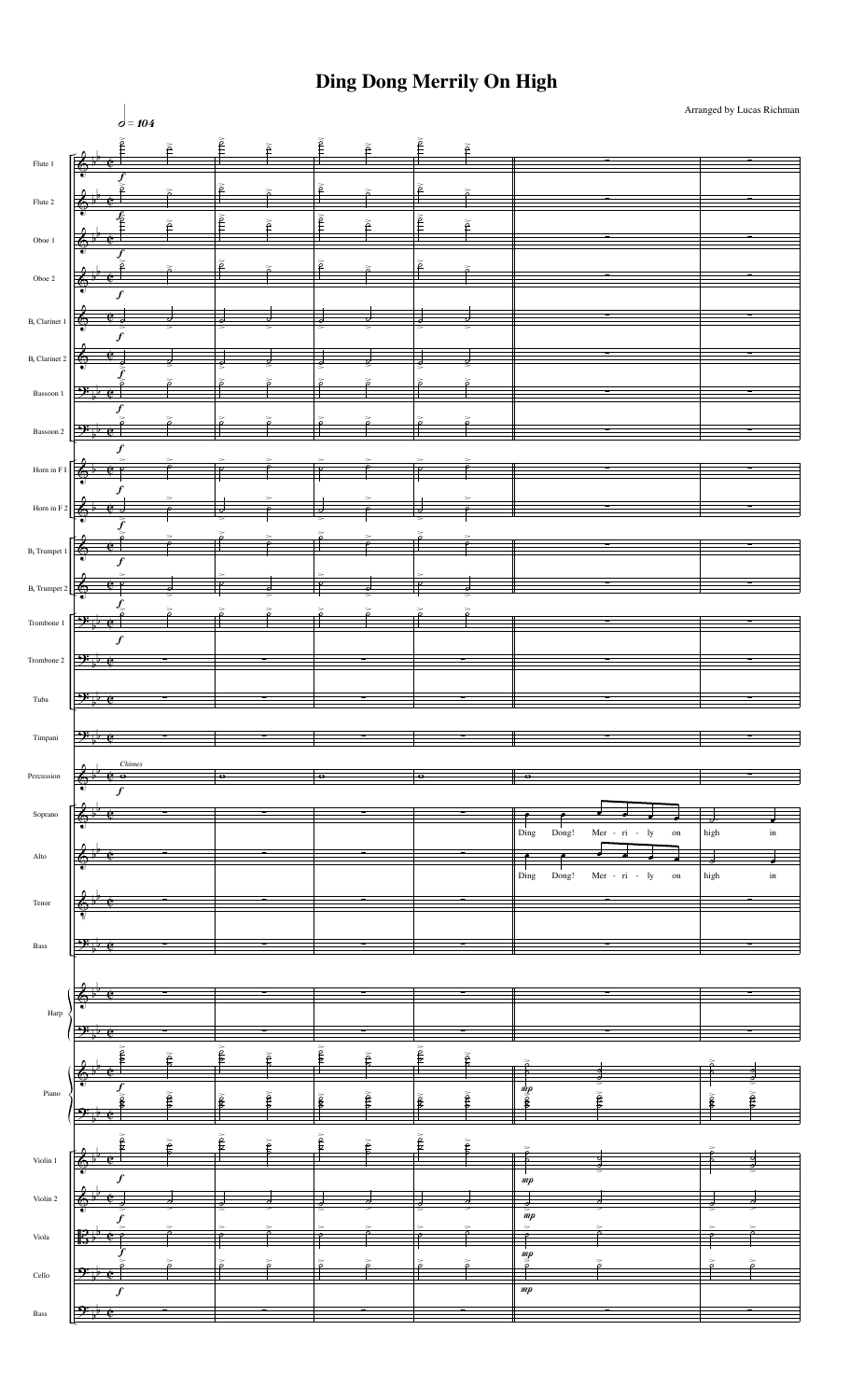| $\boxed{\phantom{2}7}$<br>Fl.1 |                                                                                                                                                                                                                                                                                                                                                                                                                           |                                                                                        |                                                                                                                                                                                                                                                                                               |                                     |                                              |                                                |
|--------------------------------|---------------------------------------------------------------------------------------------------------------------------------------------------------------------------------------------------------------------------------------------------------------------------------------------------------------------------------------------------------------------------------------------------------------------------|----------------------------------------------------------------------------------------|-----------------------------------------------------------------------------------------------------------------------------------------------------------------------------------------------------------------------------------------------------------------------------------------------|-------------------------------------|----------------------------------------------|------------------------------------------------|
|                                |                                                                                                                                                                                                                                                                                                                                                                                                                           |                                                                                        |                                                                                                                                                                                                                                                                                               |                                     |                                              |                                                |
| FL2                            |                                                                                                                                                                                                                                                                                                                                                                                                                           | Ξ                                                                                      |                                                                                                                                                                                                                                                                                               |                                     |                                              |                                                |
| Ob.1                           |                                                                                                                                                                                                                                                                                                                                                                                                                           |                                                                                        |                                                                                                                                                                                                                                                                                               |                                     |                                              |                                                |
|                                |                                                                                                                                                                                                                                                                                                                                                                                                                           |                                                                                        |                                                                                                                                                                                                                                                                                               |                                     |                                              |                                                |
| Ob.2                           |                                                                                                                                                                                                                                                                                                                                                                                                                           |                                                                                        |                                                                                                                                                                                                                                                                                               |                                     |                                              |                                                |
| Cl.1                           |                                                                                                                                                                                                                                                                                                                                                                                                                           | Ξ                                                                                      | <u>and the state</u><br>Ξ                                                                                                                                                                                                                                                                     |                                     |                                              |                                                |
|                                |                                                                                                                                                                                                                                                                                                                                                                                                                           |                                                                                        |                                                                                                                                                                                                                                                                                               |                                     |                                              |                                                |
| Cl.2                           | 16                                                                                                                                                                                                                                                                                                                                                                                                                        |                                                                                        | $\frac{1}{2}$ and $\frac{1}{2}$ and $\frac{1}{2}$ and $\frac{1}{2}$ and $\frac{1}{2}$ and $\frac{1}{2}$ and $\frac{1}{2}$ and $\frac{1}{2}$ and $\frac{1}{2}$ and $\frac{1}{2}$ and $\frac{1}{2}$ and $\frac{1}{2}$ and $\frac{1}{2}$ and $\frac{1}{2}$ and $\frac{1}{2}$ and $\frac{1}{2}$ a |                                     |                                              |                                                |
| $_{\rm Bsn.l}$                 | $\mathbf{P}$                                                                                                                                                                                                                                                                                                                                                                                                              |                                                                                        | Ξ                                                                                                                                                                                                                                                                                             |                                     |                                              |                                                |
| $_{\rm Bsn.2}$                 |                                                                                                                                                                                                                                                                                                                                                                                                                           |                                                                                        |                                                                                                                                                                                                                                                                                               |                                     |                                              |                                                |
|                                |                                                                                                                                                                                                                                                                                                                                                                                                                           |                                                                                        |                                                                                                                                                                                                                                                                                               |                                     |                                              |                                                |
| Hn.1                           | $\frac{\frac{1}{1-\frac{1}{1-\frac{1}{1-\frac{1}{1-\frac{1}{1-\frac{1}{1-\frac{1}{1-\frac{1}{1-\frac{1}{1-\frac{1}{1-\frac{1}{1-\frac{1}{1-\frac{1}{1-\frac{1}{1-\frac{1}{1-\frac{1}{1-\frac{1}{1-\frac{1}{1-\frac{1}{1-\frac{1}{1-\frac{1}{1-\frac{1}{1-\frac{1}{1-\frac{1}{1-\frac{1}{1-\frac{1}{1-\frac{1}{1-\frac{1}{1-\frac{1}{1-\frac{1}{1-\frac{1}{1-\frac{1}{1-\frac{1}{1-\frac{1}{1-\frac{1}{1-\frac{1}{1-\frac$ |                                                                                        |                                                                                                                                                                                                                                                                                               |                                     |                                              |                                                |
| Hn.2                           | $\blacksquare$                                                                                                                                                                                                                                                                                                                                                                                                            |                                                                                        | $\frac{1}{2}$ . The set of $\frac{1}{2}$<br>$\overline{\phantom{a}}$                                                                                                                                                                                                                          |                                     |                                              |                                                |
| $_{\rm Tpt.1}$                 |                                                                                                                                                                                                                                                                                                                                                                                                                           |                                                                                        |                                                                                                                                                                                                                                                                                               |                                     |                                              |                                                |
|                                |                                                                                                                                                                                                                                                                                                                                                                                                                           |                                                                                        |                                                                                                                                                                                                                                                                                               |                                     |                                              |                                                |
| Tpt.2                          |                                                                                                                                                                                                                                                                                                                                                                                                                           |                                                                                        |                                                                                                                                                                                                                                                                                               |                                     |                                              |                                                |
| $_{\rm Tbn.1}$                 |                                                                                                                                                                                                                                                                                                                                                                                                                           |                                                                                        |                                                                                                                                                                                                                                                                                               |                                     |                                              |                                                |
| Tbn.2                          | $\mathbf{9}$                                                                                                                                                                                                                                                                                                                                                                                                              |                                                                                        |                                                                                                                                                                                                                                                                                               |                                     |                                              |                                                |
|                                |                                                                                                                                                                                                                                                                                                                                                                                                                           |                                                                                        |                                                                                                                                                                                                                                                                                               |                                     |                                              |                                                |
| Tba.                           |                                                                                                                                                                                                                                                                                                                                                                                                                           |                                                                                        |                                                                                                                                                                                                                                                                                               |                                     |                                              |                                                |
| Timp.                          | $\mathbf{P}$                                                                                                                                                                                                                                                                                                                                                                                                              |                                                                                        |                                                                                                                                                                                                                                                                                               |                                     |                                              |                                                |
| $\mbox{Perc.}$                 | $\frac{1}{\sqrt{2}}$                                                                                                                                                                                                                                                                                                                                                                                                      |                                                                                        |                                                                                                                                                                                                                                                                                               |                                     |                                              |                                                |
| $S$ .                          |                                                                                                                                                                                                                                                                                                                                                                                                                           |                                                                                        |                                                                                                                                                                                                                                                                                               |                                     |                                              |                                                |
|                                | heav'n the bells are                                                                                                                                                                                                                                                                                                                                                                                                      | $\begin{array}{c cc}\n\rho & \rho \\ \hline\n\text{ring} & - \text{ing.}\n\end{array}$ | Ding Dong! Ve - ri - ly the                                                                                                                                                                                                                                                                   | $\rm sky$<br>$_{\rm is}$            | $riv'n$ with $an - gels$                     | $\sin g$ -<br>$\frac{1}{\text{ing}}$ .         |
| $\mathbf{A}$ .                 | heav'n the bells are                                                                                                                                                                                                                                                                                                                                                                                                      | $\begin{array}{c c}\n\circ & \circ \\ \hline\n\end{array}$ ring - ing.                 | Ding Dong! Ve - ri - ly the                                                                                                                                                                                                                                                                   |                                     |                                              |                                                |
|                                | $\equiv$ $\equiv$                                                                                                                                                                                                                                                                                                                                                                                                         |                                                                                        |                                                                                                                                                                                                                                                                                               | $\rm sky$<br>$\mathrm{i}\mathrm{s}$ | riv'n with<br>an - gels                      | sing<br>$\cdot$ ing.                           |
| T.                             |                                                                                                                                                                                                                                                                                                                                                                                                                           |                                                                                        |                                                                                                                                                                                                                                                                                               |                                     |                                              |                                                |
| $\bar{\mathbf{B}}$ .           |                                                                                                                                                                                                                                                                                                                                                                                                                           |                                                                                        |                                                                                                                                                                                                                                                                                               |                                     |                                              |                                                |
|                                |                                                                                                                                                                                                                                                                                                                                                                                                                           |                                                                                        |                                                                                                                                                                                                                                                                                               |                                     |                                              |                                                |
| Hp.                            |                                                                                                                                                                                                                                                                                                                                                                                                                           |                                                                                        |                                                                                                                                                                                                                                                                                               |                                     |                                              |                                                |
|                                |                                                                                                                                                                                                                                                                                                                                                                                                                           |                                                                                        |                                                                                                                                                                                                                                                                                               |                                     |                                              |                                                |
|                                |                                                                                                                                                                                                                                                                                                                                                                                                                           |                                                                                        |                                                                                                                                                                                                                                                                                               |                                     |                                              |                                                |
| Pno.                           | $\frac{1}{\sqrt{2}}$                                                                                                                                                                                                                                                                                                                                                                                                      |                                                                                        |                                                                                                                                                                                                                                                                                               | <b>DIAN YAAR</b>                    | <b>RHAN X BAR</b><br>$\frac{1}{\frac{2}{5}}$ | <b>SHAP</b><br>PARK<br>$\frac{1}{\frac{2}{5}}$ |
|                                | <del>⊲ تر</del> ا                                                                                                                                                                                                                                                                                                                                                                                                         |                                                                                        |                                                                                                                                                                                                                                                                                               |                                     |                                              |                                                |
| Vln.1                          | $\begin{array}{c c}\n\bullet & \bullet \\ \bullet & \bullet \\ \hline\n\end{array}$<br>$\frac{2}{\sqrt{2}}$                                                                                                                                                                                                                                                                                                               | 丰<br>$\frac{9}{2}$                                                                     | $\frac{1}{2}$<br>푳                                                                                                                                                                                                                                                                            | $\mathbb{F}_{p}^{\circ}$            |                                              | $\mathbb{P}^2$                                 |
|                                |                                                                                                                                                                                                                                                                                                                                                                                                                           |                                                                                        |                                                                                                                                                                                                                                                                                               |                                     |                                              |                                                |
| $_{\rm Vln.2}$                 | $\frac{1}{2}$<br>$\overline{\phantom{a}}$                                                                                                                                                                                                                                                                                                                                                                                 | $\overline{\phantom{a}}$<br>$\overline{\phantom{a}}$                                   | $\frac{1}{2}$                                                                                                                                                                                                                                                                                 |                                     |                                              |                                                |
| $_{\rm Vla.}$                  |                                                                                                                                                                                                                                                                                                                                                                                                                           |                                                                                        |                                                                                                                                                                                                                                                                                               | $\overline{\phantom{0}}$            |                                              |                                                |
| Vcl.                           |                                                                                                                                                                                                                                                                                                                                                                                                                           |                                                                                        |                                                                                                                                                                                                                                                                                               |                                     |                                              |                                                |
|                                |                                                                                                                                                                                                                                                                                                                                                                                                                           |                                                                                        |                                                                                                                                                                                                                                                                                               |                                     |                                              |                                                |
| Cb.                            | $\mathcal{P}$                                                                                                                                                                                                                                                                                                                                                                                                             |                                                                                        |                                                                                                                                                                                                                                                                                               |                                     |                                              |                                                |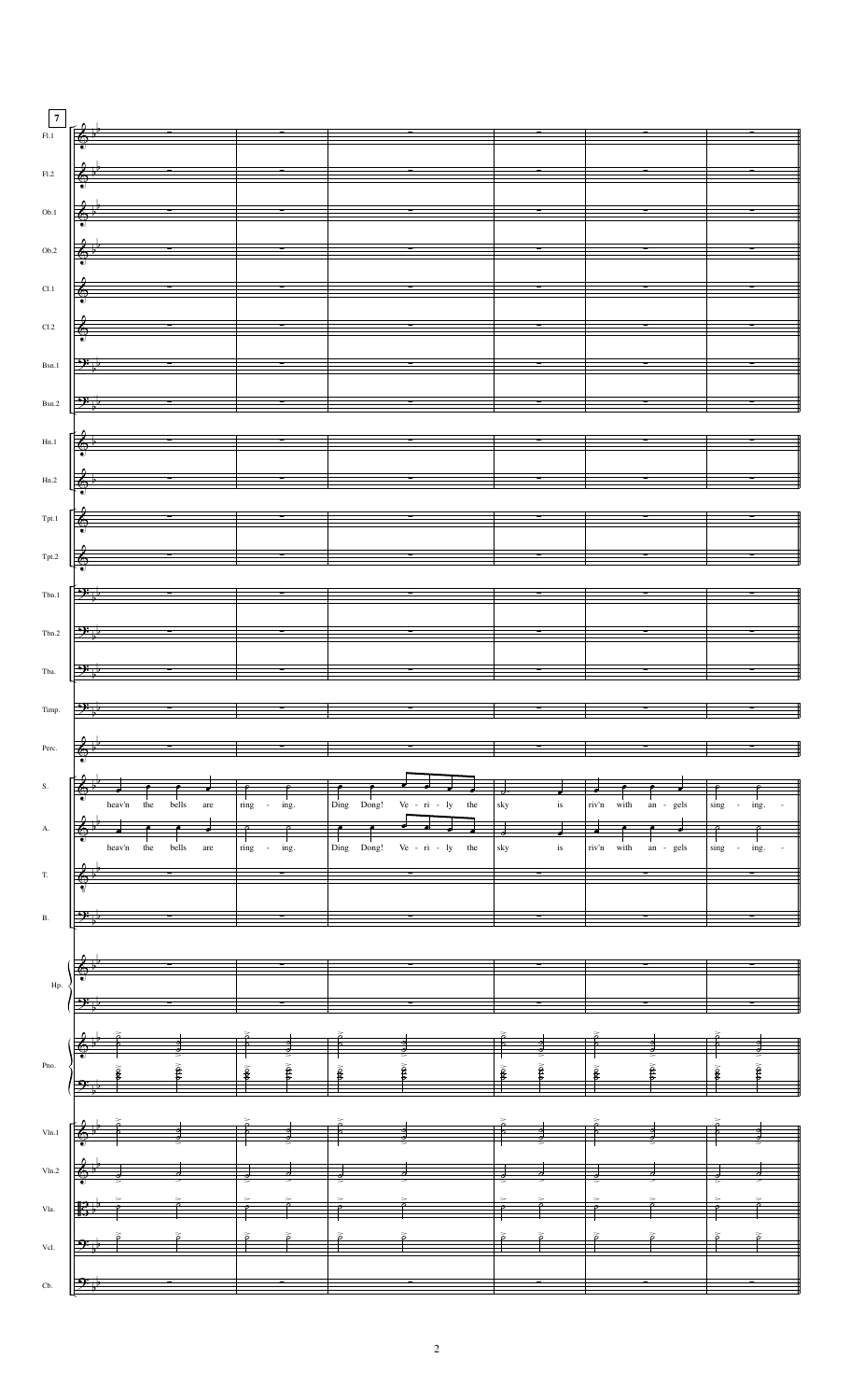|                        | F1.1                                                                                                                                                                                                                                                                                                                                                                                                                                                                                                                                                               |                          |                                                                         |   |                          |                               |                         |
|------------------------|--------------------------------------------------------------------------------------------------------------------------------------------------------------------------------------------------------------------------------------------------------------------------------------------------------------------------------------------------------------------------------------------------------------------------------------------------------------------------------------------------------------------------------------------------------------------|--------------------------|-------------------------------------------------------------------------|---|--------------------------|-------------------------------|-------------------------|
|                        | $\it{mp}$                                                                                                                                                                                                                                                                                                                                                                                                                                                                                                                                                          |                          |                                                                         |   |                          |                               |                         |
| $\rm{F}l.2$            |                                                                                                                                                                                                                                                                                                                                                                                                                                                                                                                                                                    |                          |                                                                         |   |                          |                               |                         |
| $_{\rm Ob.1}$          | 會                                                                                                                                                                                                                                                                                                                                                                                                                                                                                                                                                                  |                          | $\overline{D}$ ( $\overline{D}$ ) ( $\overline{D}$ ) ( $\overline{D}$ ) |   | $\overline{\phantom{a}}$ |                               | $\overline{\mathbf{b}}$ |
|                        | mр                                                                                                                                                                                                                                                                                                                                                                                                                                                                                                                                                                 |                          |                                                                         |   |                          |                               |                         |
| $_{\rm Ob.2}$          | $\overline{\phantom{a}}$                                                                                                                                                                                                                                                                                                                                                                                                                                                                                                                                           |                          | $\frac{1}{\sqrt{2}}$                                                    |   |                          |                               |                         |
|                        |                                                                                                                                                                                                                                                                                                                                                                                                                                                                                                                                                                    |                          |                                                                         |   |                          |                               |                         |
| $\rm Cl.1$             | 嚎<br>$\Rightarrow$                                                                                                                                                                                                                                                                                                                                                                                                                                                                                                                                                 | $\overline{\phantom{a}}$ |                                                                         |   |                          | $\pm$<br>$\frac{1}{\sqrt{2}}$ | ╅                       |
| $\rm Cl.2$             | $\it{mp}$<br>重                                                                                                                                                                                                                                                                                                                                                                                                                                                                                                                                                     |                          |                                                                         |   |                          |                               |                         |
|                        |                                                                                                                                                                                                                                                                                                                                                                                                                                                                                                                                                                    |                          |                                                                         |   |                          |                               |                         |
| $_{\rm Bsn.1}$         | $\mathcal{P}$                                                                                                                                                                                                                                                                                                                                                                                                                                                                                                                                                      |                          |                                                                         | ╩ | $\overline{\mathcal{P}}$ |                               |                         |
|                        | mp                                                                                                                                                                                                                                                                                                                                                                                                                                                                                                                                                                 |                          |                                                                         |   |                          |                               |                         |
| $_{\rm Bsn.2}$         | $\mathbb{P}^*$                                                                                                                                                                                                                                                                                                                                                                                                                                                                                                                                                     |                          |                                                                         |   |                          |                               |                         |
|                        | $\left  \begin{array}{c} \left  \right. \right. \left  \right. \right. \left  \left. \right. \right. \left  \right. \left. \right. \left  \left. \right. \right. \left. \left. \right. \left. \right. \left. \left. \right. \left. \right. \left. \left. \right. \left. \right. \left. \right. \left. \left. \right. \left. \right. \left. \left. \right. \left. \right. \left. \right. \left. \left. \right. \left. \right. \left. \left. \right. \left. \right. \left. \left. \right. \left. \right. \left. \left. \right. \left. \right. \left. \right. \left.$ |                          |                                                                         |   |                          |                               |                         |
| Hn.1                   |                                                                                                                                                                                                                                                                                                                                                                                                                                                                                                                                                                    |                          |                                                                         |   |                          |                               |                         |
| $_{\rm Hn.2}$          |                                                                                                                                                                                                                                                                                                                                                                                                                                                                                                                                                                    | Ξ                        |                                                                         |   |                          |                               |                         |
|                        |                                                                                                                                                                                                                                                                                                                                                                                                                                                                                                                                                                    |                          |                                                                         |   |                          |                               |                         |
| $_{\rm Tpt.1}$         | <b>E</b>                                                                                                                                                                                                                                                                                                                                                                                                                                                                                                                                                           |                          |                                                                         |   |                          |                               |                         |
|                        |                                                                                                                                                                                                                                                                                                                                                                                                                                                                                                                                                                    |                          |                                                                         |   |                          |                               |                         |
| $\operatorname{Tpt.2}$ | $\mathbb{R}$                                                                                                                                                                                                                                                                                                                                                                                                                                                                                                                                                       |                          | Ξ.                                                                      |   |                          |                               |                         |
|                        |                                                                                                                                                                                                                                                                                                                                                                                                                                                                                                                                                                    |                          |                                                                         |   |                          |                               |                         |
| Tbn.1                  |                                                                                                                                                                                                                                                                                                                                                                                                                                                                                                                                                                    |                          |                                                                         |   |                          |                               |                         |
| ${\rm Tbn.2}$          | $\mathbf{P}$                                                                                                                                                                                                                                                                                                                                                                                                                                                                                                                                                       |                          |                                                                         |   |                          |                               |                         |
|                        |                                                                                                                                                                                                                                                                                                                                                                                                                                                                                                                                                                    |                          |                                                                         |   |                          |                               |                         |
| Tba.                   | $\mathbf{P}$                                                                                                                                                                                                                                                                                                                                                                                                                                                                                                                                                       |                          |                                                                         |   |                          |                               |                         |
|                        |                                                                                                                                                                                                                                                                                                                                                                                                                                                                                                                                                                    |                          |                                                                         |   |                          |                               |                         |
| Timp.                  | $\mathbf{P}$                                                                                                                                                                                                                                                                                                                                                                                                                                                                                                                                                       |                          |                                                                         |   |                          |                               |                         |
| Perc.                  |                                                                                                                                                                                                                                                                                                                                                                                                                                                                                                                                                                    |                          |                                                                         |   |                          |                               |                         |
|                        |                                                                                                                                                                                                                                                                                                                                                                                                                                                                                                                                                                    |                          |                                                                         |   |                          |                               |                         |
| ${\bf S}.$             |                                                                                                                                                                                                                                                                                                                                                                                                                                                                                                                                                                    |                          |                                                                         |   |                          |                               |                         |
|                        | Glo.                                                                                                                                                                                                                                                                                                                                                                                                                                                                                                                                                               |                          |                                                                         |   |                          |                               | ri - a,<br>$Ho -$       |
| $A$ .                  |                                                                                                                                                                                                                                                                                                                                                                                                                                                                                                                                                                    |                          |                                                                         |   |                          |                               |                         |
|                        | Glo                                                                                                                                                                                                                                                                                                                                                                                                                                                                                                                                                                |                          |                                                                         |   |                          |                               | ri - a,<br>Ho           |
| T.                     |                                                                                                                                                                                                                                                                                                                                                                                                                                                                                                                                                                    |                          |                                                                         |   |                          |                               |                         |
|                        | Glo                                                                                                                                                                                                                                                                                                                                                                                                                                                                                                                                                                |                          |                                                                         |   |                          |                               |                         |
| $\, {\bf B}$ .         |                                                                                                                                                                                                                                                                                                                                                                                                                                                                                                                                                                    |                          |                                                                         |   |                          |                               |                         |
|                        | Glo.                                                                                                                                                                                                                                                                                                                                                                                                                                                                                                                                                               |                          |                                                                         |   |                          |                               | ri<br>$H_0$ -           |
|                        |                                                                                                                                                                                                                                                                                                                                                                                                                                                                                                                                                                    |                          |                                                                         |   |                          |                               |                         |
| Hp.                    |                                                                                                                                                                                                                                                                                                                                                                                                                                                                                                                                                                    |                          |                                                                         |   |                          |                               |                         |
|                        |                                                                                                                                                                                                                                                                                                                                                                                                                                                                                                                                                                    |                          |                                                                         |   |                          |                               |                         |
|                        |                                                                                                                                                                                                                                                                                                                                                                                                                                                                                                                                                                    |                          |                                                                         |   |                          |                               |                         |
|                        |                                                                                                                                                                                                                                                                                                                                                                                                                                                                                                                                                                    |                          |                                                                         |   |                          |                               |                         |
| Pno.                   |                                                                                                                                                                                                                                                                                                                                                                                                                                                                                                                                                                    |                          |                                                                         |   |                          |                               |                         |
|                        |                                                                                                                                                                                                                                                                                                                                                                                                                                                                                                                                                                    |                          |                                                                         |   |                          |                               |                         |
|                        |                                                                                                                                                                                                                                                                                                                                                                                                                                                                                                                                                                    |                          |                                                                         |   |                          |                               |                         |
| $_{\rm VIn.1}$         |                                                                                                                                                                                                                                                                                                                                                                                                                                                                                                                                                                    |                          |                                                                         |   |                          |                               |                         |
|                        |                                                                                                                                                                                                                                                                                                                                                                                                                                                                                                                                                                    |                          |                                                                         |   |                          |                               |                         |
| Vln.2                  |                                                                                                                                                                                                                                                                                                                                                                                                                                                                                                                                                                    |                          |                                                                         |   |                          |                               |                         |
|                        |                                                                                                                                                                                                                                                                                                                                                                                                                                                                                                                                                                    |                          |                                                                         |   |                          |                               |                         |
| Vla.                   |                                                                                                                                                                                                                                                                                                                                                                                                                                                                                                                                                                    |                          |                                                                         |   |                          |                               |                         |
|                        |                                                                                                                                                                                                                                                                                                                                                                                                                                                                                                                                                                    |                          |                                                                         |   |                          |                               |                         |
| Vcl.                   |                                                                                                                                                                                                                                                                                                                                                                                                                                                                                                                                                                    |                          |                                                                         |   |                          |                               |                         |
|                        |                                                                                                                                                                                                                                                                                                                                                                                                                                                                                                                                                                    |                          |                                                                         |   |                          |                               |                         |
| Cb.                    | $\overline{\mathbf{2}^{\mathbf{t}} \mathbf{1}^{\mathbf{t}}}$                                                                                                                                                                                                                                                                                                                                                                                                                                                                                                       |                          |                                                                         |   |                          |                               |                         |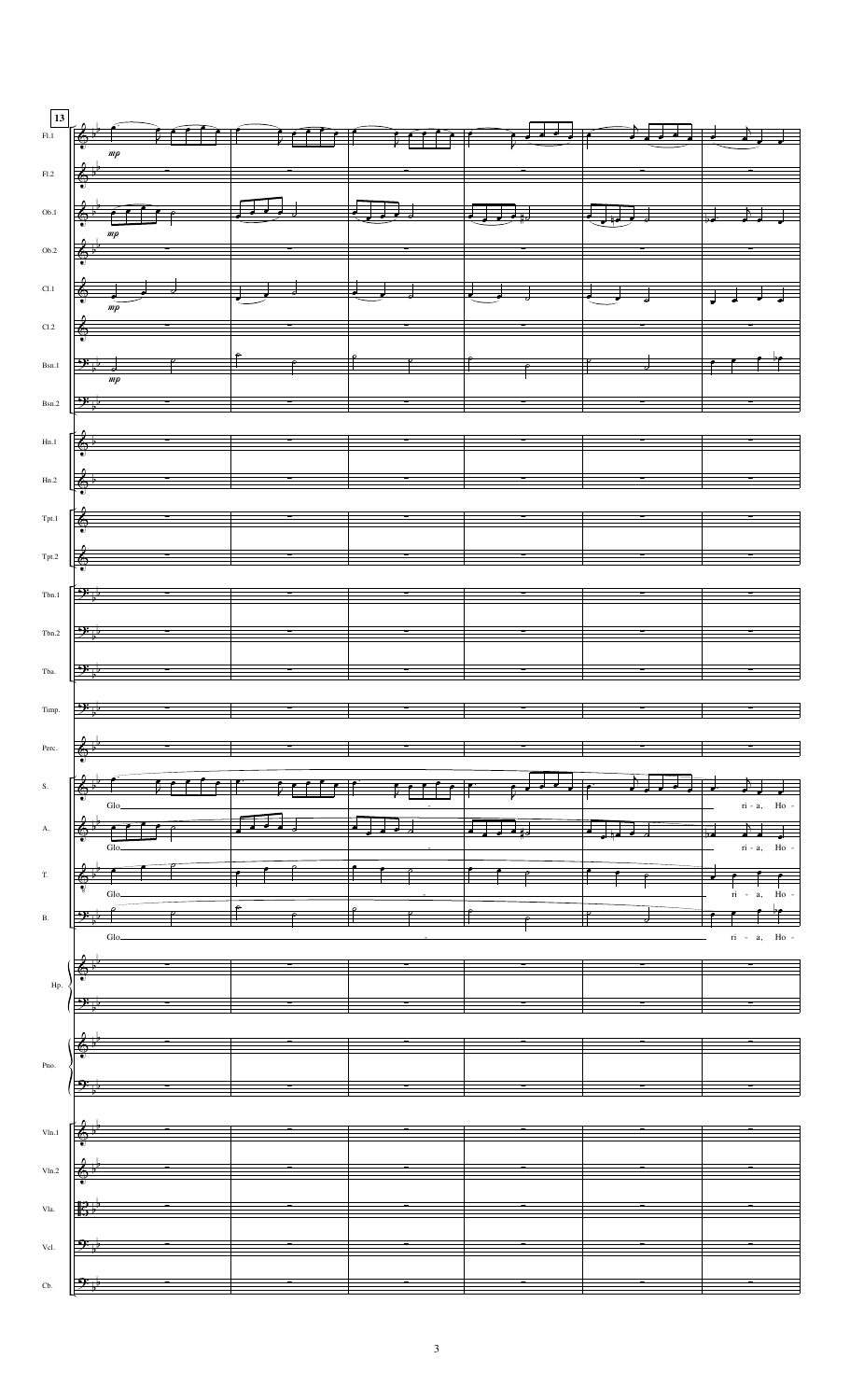| $\boxed{19}$      |                                                                                             | É<br>$\bar{\tilde{P}}$                                   | É<br>é                                                  |                                                                                            |                                |
|-------------------|---------------------------------------------------------------------------------------------|----------------------------------------------------------|---------------------------------------------------------|--------------------------------------------------------------------------------------------|--------------------------------|
| F1.1              | $\left[\begin{smallmatrix} 2 & 1 \\ 0 & 1 \end{smallmatrix}\right]$<br>$\overrightarrow{ }$ |                                                          |                                                         |                                                                                            |                                |
|                   |                                                                                             | $\frac{1}{2}$                                            | $\tilde{\tilde{P}}$                                     |                                                                                            |                                |
| F1.2              | $\overline{\Phi}$                                                                           | $f_{\underline{\mathsf{A}}}$                             | $\sum_{i=1}^{n}$                                        |                                                                                            |                                |
| $_{\rm Ob.1}$     | 嗪                                                                                           | $\check{\tilde{P}}$                                      | $\geq$                                                  |                                                                                            |                                |
|                   |                                                                                             | $\frac{\bar{f}}{4}$                                      |                                                         | $\it{mp}$                                                                                  |                                |
| Ob.2              | $\bullet^{\circ}$                                                                           |                                                          |                                                         |                                                                                            |                                |
|                   |                                                                                             | $\boldsymbol{f}$                                         |                                                         | $\it{mp}$                                                                                  |                                |
| $\rm C1.1$        | 嚎                                                                                           | $\frac{1}{\tilde{f}}$                                    |                                                         | $\it{mp}$                                                                                  |                                |
| Cl.2              | 16                                                                                          |                                                          |                                                         |                                                                                            |                                |
|                   |                                                                                             |                                                          |                                                         | $\sum_{m,p}$                                                                               |                                |
| $_{\rm Bsn.l}$    | $\mathcal{P}$                                                                               |                                                          |                                                         |                                                                                            |                                |
|                   |                                                                                             | $\boldsymbol{f}$                                         |                                                         |                                                                                            |                                |
| $_{\rm Bsn.2}$    | $\mathcal{P}$                                                                               |                                                          |                                                         |                                                                                            |                                |
| $_{\rm Hn.1}$     | 庵                                                                                           | $\overline{\rho}$                                        |                                                         |                                                                                            |                                |
|                   |                                                                                             |                                                          |                                                         |                                                                                            |                                |
| Hn.2              | $\overline{\bullet}$                                                                        |                                                          |                                                         |                                                                                            |                                |
|                   |                                                                                             |                                                          |                                                         | $\stackrel{\sim}{mp}$                                                                      |                                |
| $_\mathrm{Tpt.1}$ |                                                                                             | $\boldsymbol{f}$                                         |                                                         |                                                                                            |                                |
| $_\mathrm{Tpt.2}$ | 唩                                                                                           | $\overline{\rho}$                                        |                                                         |                                                                                            |                                |
|                   |                                                                                             |                                                          |                                                         |                                                                                            |                                |
| $\mathrm{Tbn.1}$  | $\mathbf{P}$                                                                                |                                                          |                                                         |                                                                                            |                                |
|                   |                                                                                             | $\boldsymbol{f}$                                         |                                                         |                                                                                            |                                |
| Tbn.2             | $\mathbf{9}$                                                                                |                                                          |                                                         |                                                                                            |                                |
| Tba.              | $\mathcal{P}$                                                                               |                                                          |                                                         |                                                                                            |                                |
|                   |                                                                                             |                                                          |                                                         |                                                                                            |                                |
| $\mbox{Timp.}$    | $\mathcal{P}$                                                                               |                                                          |                                                         |                                                                                            |                                |
| Perc.             |                                                                                             | $\bullet$                                                | $\bullet$                                               |                                                                                            |                                |
|                   |                                                                                             | $\overline{f}$                                           |                                                         |                                                                                            |                                |
| $\mathbf S.$      |                                                                                             |                                                          |                                                         | ∙<br>∙                                                                                     |                                |
|                   | sis!<br>cel<br>$san - na$<br>in<br>${\rm ex}$<br>$\sim$                                     |                                                          |                                                         | E <sub>en</sub><br>here<br>be - low, be<br>${\bf SO}$<br>$\overline{\phantom{a}}$          | let<br>low,                    |
| $\mathbf{A}.$     |                                                                                             |                                                          |                                                         | ₽                                                                                          |                                |
|                   | $\rm{sis!}$<br>in<br>$ $ cel<br>$san - na$<br>$ex -$<br>$\sim 100$                          | $\Rightarrow$                                            | $\Rightarrow$                                           | E <sub>en</sub><br>${\bf SO}$<br>here<br>be - low, be<br>$\sim$<br>$\geq$<br>$\Rightarrow$ | let<br>low,<br>$\geq$          |
| $\mathbf{T}.$     |                                                                                             | æ                                                        | P                                                       | €<br>Þ                                                                                     | €<br>æ                         |
|                   | sis!<br>$\operatorname{in}$<br>cel<br>$ex -$<br>san - na                                    | Ding<br>Dong!<br>$\geq$                                  | Ding<br>Dong!<br>$\geq$                                 | Ding<br>Dong!                                                                              | Dong!<br>Ding<br>$\geq$        |
| $\, {\bf B} . \,$ | $\mathbf{P}$                                                                                | B<br>$\sqrt{\frac{2}{2}}$<br>Dong!                       | B<br>$\frac{\rho}{\rho}$                                | $\frac{\rho}{\rho}$                                                                        | b<br>$\sqrt{\frac{1}{2}}$      |
|                   | $^{\rm in}$<br>sis!<br>$ex -$<br>cel<br>san - na<br>$\sim$                                  | Ding                                                     | Ding<br>Dong!                                           | Ding<br>Dong!                                                                              | Ding<br>Dong!                  |
|                   | $\mathbb{S}^{\frac{1}{p}}$                                                                  |                                                          |                                                         |                                                                                            |                                |
| $_{\rm{Hp.}}$     | <del>9: J</del>                                                                             |                                                          |                                                         |                                                                                            |                                |
|                   |                                                                                             | M⊅V<br>$\frac{6}{5}$                                     | $\frac{1}{2}$<br>$\frac{6}{5}$                          | $\overline{P}$<br>$\frac{1}{2}$                                                            | $\frac{1}{2}$<br>$\frac{6}{5}$ |
|                   |                                                                                             |                                                          |                                                         |                                                                                            |                                |
| Pno.              |                                                                                             | $\frac{f}{\frac{g}{g}}$<br>$\frac{1}{2}$                 | <b>AAAA</b><br>$\frac{1}{2}$                            | mp                                                                                         |                                |
|                   | $\mathbf{9}$                                                                                |                                                          |                                                         |                                                                                            |                                |
|                   |                                                                                             | $\frac{\tilde{\mathbf{p}}}{\mathbf{p}}$<br>$\frac{2}{5}$ | $\frac{\partial}{\partial \mathbf{z}}$<br>$\frac{6}{5}$ |                                                                                            |                                |
| $_{\rm Vln.1}$    |                                                                                             |                                                          |                                                         |                                                                                            |                                |
|                   |                                                                                             | $\boldsymbol{f}$                                         |                                                         |                                                                                            |                                |
| Vln.2             |                                                                                             | $\frac{d}{f}$                                            |                                                         |                                                                                            |                                |
| Vla.              |                                                                                             | ρ                                                        |                                                         |                                                                                            |                                |
|                   |                                                                                             | $\frac{f}{\tilde{\rho}}$                                 |                                                         |                                                                                            |                                |
| Vcl.              | $2 +$                                                                                       |                                                          |                                                         |                                                                                            |                                |
|                   |                                                                                             | $\boldsymbol{f}$                                         |                                                         |                                                                                            |                                |
| $\mathrm{Cb.}$    | $\mathcal{D}$                                                                               |                                                          |                                                         |                                                                                            |                                |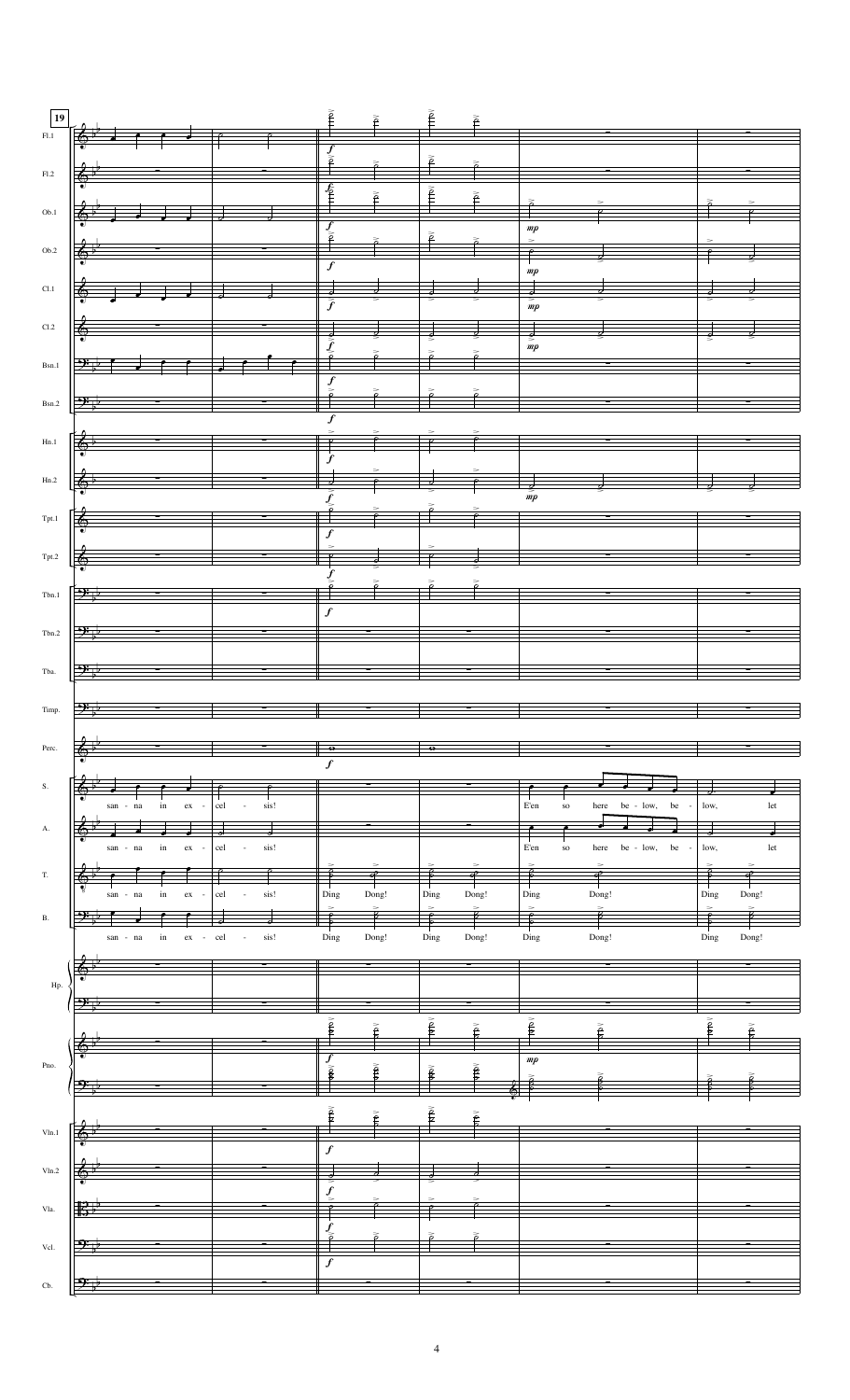| 25                      |               |                            |               |                                                                                                                                                                                                                                      |               |                            |                           |
|-------------------------|---------------|----------------------------|---------------|--------------------------------------------------------------------------------------------------------------------------------------------------------------------------------------------------------------------------------------|---------------|----------------------------|---------------------------|
|                         |               |                            | F1.1          |                                                                                                                                                                                                                                      |               |                            |                           |
|                         |               |                            |               |                                                                                                                                                                                                                                      |               |                            |                           |
|                         |               |                            |               |                                                                                                                                                                                                                                      |               |                            |                           |
| F1.2                    |               |                            |               |                                                                                                                                                                                                                                      |               |                            |                           |
|                         |               |                            |               |                                                                                                                                                                                                                                      |               |                            |                           |
|                         |               |                            |               |                                                                                                                                                                                                                                      |               |                            |                           |
| Ob.1                    |               |                            |               |                                                                                                                                                                                                                                      |               |                            |                           |
|                         |               |                            |               |                                                                                                                                                                                                                                      |               |                            |                           |
|                         |               |                            |               |                                                                                                                                                                                                                                      |               |                            |                           |
|                         |               |                            |               |                                                                                                                                                                                                                                      |               |                            |                           |
|                         |               |                            |               |                                                                                                                                                                                                                                      |               |                            |                           |
| $\mathop{\rm Cl}{.1}$   | $\frac{2}{3}$ |                            |               |                                                                                                                                                                                                                                      |               |                            |                           |
|                         |               |                            |               |                                                                                                                                                                                                                                      |               |                            |                           |
|                         |               |                            |               |                                                                                                                                                                                                                                      |               |                            |                           |
| $\rm Cl.2$              | $\mathbb{R}$  |                            |               |                                                                                                                                                                                                                                      |               |                            |                           |
|                         |               |                            |               |                                                                                                                                                                                                                                      |               |                            |                           |
| $_{\rm Bsn.l}$          | $\mathbb{P}$  |                            |               |                                                                                                                                                                                                                                      |               |                            |                           |
|                         |               |                            |               |                                                                                                                                                                                                                                      |               |                            |                           |
|                         |               |                            |               |                                                                                                                                                                                                                                      |               |                            |                           |
|                         |               |                            |               | $Bsn2$ $\rightarrow$                                                                                                                                                                                                                 |               |                            |                           |
|                         |               |                            |               |                                                                                                                                                                                                                                      |               |                            |                           |
|                         |               |                            |               |                                                                                                                                                                                                                                      |               |                            |                           |
| $_{\rm Hn.1}$           | $\frac{2}{3}$ |                            |               |                                                                                                                                                                                                                                      |               |                            |                           |
|                         |               |                            |               |                                                                                                                                                                                                                                      |               |                            |                           |
| Hn.2                    |               |                            |               | $\frac{1}{2}$ $\frac{1}{2}$ $\frac{1}{2}$ $\frac{1}{2}$ $\frac{1}{2}$ $\frac{1}{2}$ $\frac{1}{2}$ $\frac{1}{2}$                                                                                                                      |               |                            |                           |
|                         |               |                            |               |                                                                                                                                                                                                                                      |               |                            |                           |
|                         |               |                            |               |                                                                                                                                                                                                                                      |               |                            |                           |
| $_{\rm Tpt.1}$          | 险             |                            |               |                                                                                                                                                                                                                                      |               |                            |                           |
|                         |               |                            |               |                                                                                                                                                                                                                                      |               |                            |                           |
|                         |               |                            |               |                                                                                                                                                                                                                                      |               |                            |                           |
| $\frac{1}{2}$           |               |                            |               |                                                                                                                                                                                                                                      |               |                            |                           |
|                         |               |                            |               |                                                                                                                                                                                                                                      |               |                            |                           |
|                         |               |                            |               |                                                                                                                                                                                                                                      |               |                            |                           |
| $\mathrm{Tbn.1}$        |               |                            |               |                                                                                                                                                                                                                                      |               |                            |                           |
|                         |               |                            |               |                                                                                                                                                                                                                                      |               |                            |                           |
| $_{\rm Tbn.2}$          |               |                            |               |                                                                                                                                                                                                                                      |               |                            |                           |
|                         |               |                            |               |                                                                                                                                                                                                                                      |               |                            |                           |
|                         |               |                            |               |                                                                                                                                                                                                                                      |               |                            |                           |
| $_{\rm Tba.}$           | $\mathbf{P}$  |                            |               | $\blacksquare$ . The contract of the contract of the contract of the contract of the contract of the contract of the contract of the contract of the contract of the contract of the contract of the contract of the contract of the |               |                            |                           |
|                         |               |                            |               |                                                                                                                                                                                                                                      |               |                            |                           |
|                         |               |                            |               |                                                                                                                                                                                                                                      |               |                            |                           |
|                         |               |                            |               |                                                                                                                                                                                                                                      |               |                            |                           |
| Timp.                   |               |                            |               |                                                                                                                                                                                                                                      |               |                            |                           |
|                         |               |                            |               |                                                                                                                                                                                                                                      |               |                            |                           |
|                         |               |                            |               |                                                                                                                                                                                                                                      |               |                            |                           |
| Perc.                   |               |                            |               |                                                                                                                                                                                                                                      |               |                            |                           |
|                         |               |                            |               |                                                                                                                                                                                                                                      |               |                            |                           |
| ${\bf S}.$              |               |                            |               |                                                                                                                                                                                                                                      |               |                            |                           |
|                         |               |                            |               |                                                                                                                                                                                                                                      |               |                            |                           |
|                         | stee - $\mu$  | $ $ <sub>bells</sub><br>be | swung<br>en;  | $"I - 0, I - 0, I$<br>and                                                                                                                                                                                                            | $O$ "<br>by   | priest<br>and<br>peo - ple | sung<br>en.               |
| $\mathbf A.$            |               |                            |               |                                                                                                                                                                                                                                      |               |                            |                           |
|                         |               |                            | $\sim$        |                                                                                                                                                                                                                                      | $O$ "         |                            |                           |
|                         | stee - ple    | $be$ lls<br>be             | swung<br>en;  | $T - 0, I - 0, I$<br>and                                                                                                                                                                                                             | by            | peo - ple<br>priest<br>and | sung<br>en.               |
| $\mathbf T.$            |               |                            |               |                                                                                                                                                                                                                                      |               |                            |                           |
|                         |               |                            |               |                                                                                                                                                                                                                                      |               |                            |                           |
|                         | Ding          | Dong!                      | Ding<br>Dong! | Ding<br>Dong!                                                                                                                                                                                                                        | Dong!<br>Ding | Ding<br>Dong!              | Ding<br>Dong!             |
| $\, {\bf B} . \,$       |               |                            |               |                                                                                                                                                                                                                                      |               |                            |                           |
|                         |               |                            |               |                                                                                                                                                                                                                                      |               |                            |                           |
|                         | Ding          | Dong!                      | Ding<br>Dong! | Ding<br>Dong!                                                                                                                                                                                                                        | Ding<br>Dong! | Ding<br>Dong!              | Ding<br>Dong!             |
|                         |               |                            |               |                                                                                                                                                                                                                                      |               |                            |                           |
|                         |               |                            |               |                                                                                                                                                                                                                                      |               |                            |                           |
| Hp.                     |               |                            |               |                                                                                                                                                                                                                                      |               |                            |                           |
|                         |               |                            |               |                                                                                                                                                                                                                                      |               |                            |                           |
|                         |               |                            |               |                                                                                                                                                                                                                                      |               |                            |                           |
|                         |               |                            | $\frac{1}{2}$ |                                                                                                                                                                                                                                      |               |                            | $\frac{8}{10}$<br>।<br>टि |
|                         |               |                            |               |                                                                                                                                                                                                                                      |               |                            |                           |
|                         |               |                            |               |                                                                                                                                                                                                                                      |               |                            |                           |
| Pno.                    |               |                            |               |                                                                                                                                                                                                                                      |               |                            |                           |
|                         |               |                            |               |                                                                                                                                                                                                                                      |               |                            |                           |
|                         |               |                            |               |                                                                                                                                                                                                                                      |               |                            |                           |
|                         |               |                            |               |                                                                                                                                                                                                                                      |               |                            |                           |
|                         |               |                            |               |                                                                                                                                                                                                                                      |               |                            |                           |
|                         |               |                            |               |                                                                                                                                                                                                                                      |               |                            |                           |
|                         |               |                            |               |                                                                                                                                                                                                                                      |               |                            |                           |
|                         |               |                            |               |                                                                                                                                                                                                                                      |               |                            |                           |
|                         |               |                            |               |                                                                                                                                                                                                                                      |               |                            |                           |
|                         |               |                            |               |                                                                                                                                                                                                                                      |               |                            |                           |
| Vla.                    |               |                            |               |                                                                                                                                                                                                                                      |               |                            |                           |
|                         |               |                            |               |                                                                                                                                                                                                                                      |               |                            |                           |
| $_{\rm Vln.1}$<br>Vln.2 |               |                            |               |                                                                                                                                                                                                                                      |               |                            |                           |
| Vcl.                    |               |                            |               |                                                                                                                                                                                                                                      |               |                            |                           |
|                         |               |                            |               |                                                                                                                                                                                                                                      |               |                            |                           |
| Cb.                     | $\mathbf{P}$  |                            |               |                                                                                                                                                                                                                                      |               |                            |                           |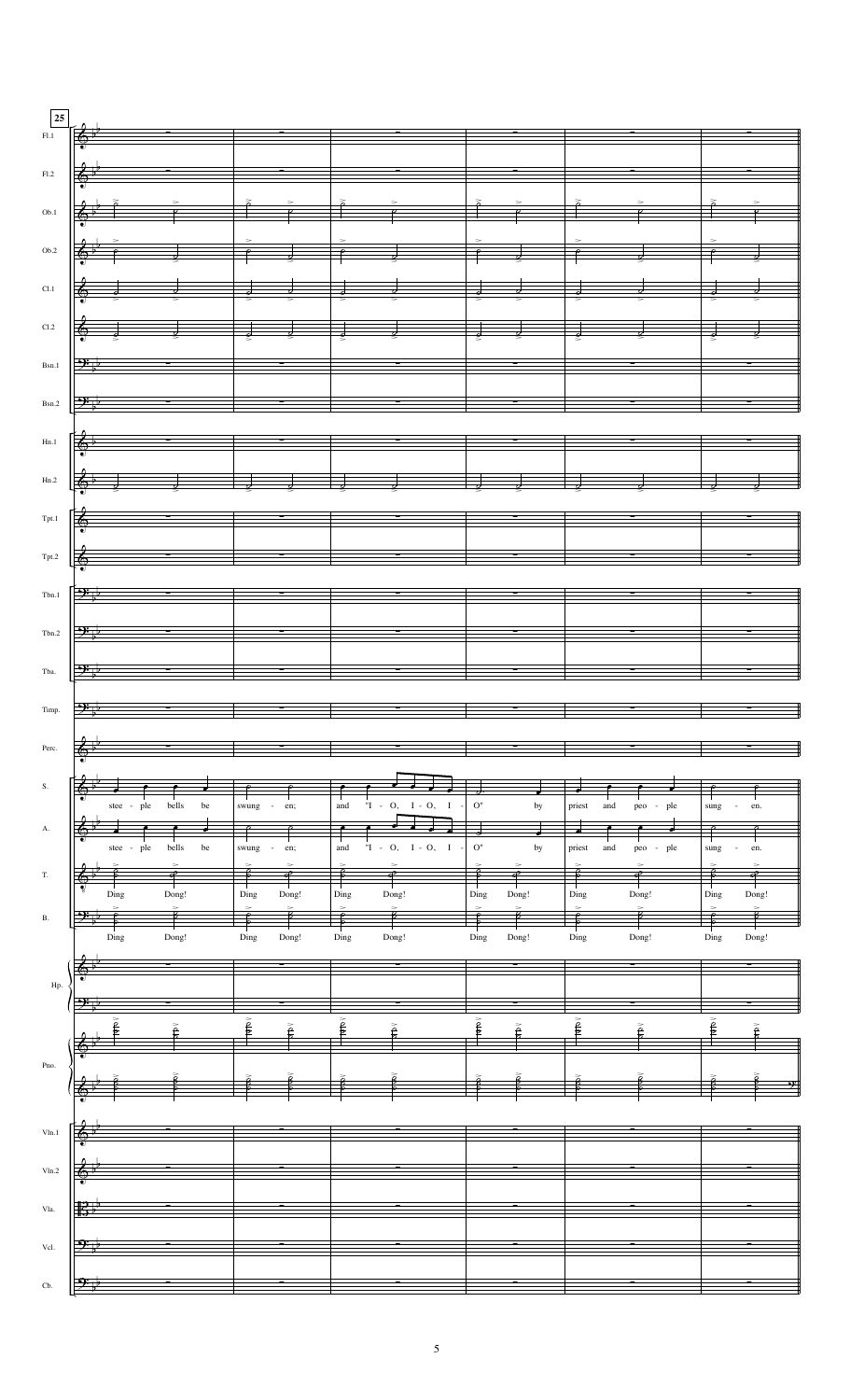| $\frac{31}{F1.1}$              |                                                                                                                                                                                                                                                                                                                                                                        |                                                                     |                                         |                                                                       |                                                                                                                                                                                                                                                                                                                                                                                                                                                             |                                                      |
|--------------------------------|------------------------------------------------------------------------------------------------------------------------------------------------------------------------------------------------------------------------------------------------------------------------------------------------------------------------------------------------------------------------|---------------------------------------------------------------------|-----------------------------------------|-----------------------------------------------------------------------|-------------------------------------------------------------------------------------------------------------------------------------------------------------------------------------------------------------------------------------------------------------------------------------------------------------------------------------------------------------------------------------------------------------------------------------------------------------|------------------------------------------------------|
|                                |                                                                                                                                                                                                                                                                                                                                                                        |                                                                     |                                         |                                                                       |                                                                                                                                                                                                                                                                                                                                                                                                                                                             |                                                      |
|                                |                                                                                                                                                                                                                                                                                                                                                                        |                                                                     |                                         |                                                                       |                                                                                                                                                                                                                                                                                                                                                                                                                                                             |                                                      |
|                                |                                                                                                                                                                                                                                                                                                                                                                        |                                                                     |                                         |                                                                       |                                                                                                                                                                                                                                                                                                                                                                                                                                                             |                                                      |
| FL.2                           |                                                                                                                                                                                                                                                                                                                                                                        |                                                                     |                                         |                                                                       |                                                                                                                                                                                                                                                                                                                                                                                                                                                             |                                                      |
|                                |                                                                                                                                                                                                                                                                                                                                                                        |                                                                     |                                         |                                                                       |                                                                                                                                                                                                                                                                                                                                                                                                                                                             |                                                      |
|                                |                                                                                                                                                                                                                                                                                                                                                                        |                                                                     |                                         |                                                                       |                                                                                                                                                                                                                                                                                                                                                                                                                                                             |                                                      |
| Ob.1                           |                                                                                                                                                                                                                                                                                                                                                                        |                                                                     |                                         |                                                                       |                                                                                                                                                                                                                                                                                                                                                                                                                                                             |                                                      |
|                                |                                                                                                                                                                                                                                                                                                                                                                        |                                                                     |                                         |                                                                       |                                                                                                                                                                                                                                                                                                                                                                                                                                                             |                                                      |
|                                |                                                                                                                                                                                                                                                                                                                                                                        |                                                                     |                                         |                                                                       |                                                                                                                                                                                                                                                                                                                                                                                                                                                             |                                                      |
|                                |                                                                                                                                                                                                                                                                                                                                                                        | $\overline{\phantom{a}}$ . The contract of $\overline{\phantom{a}}$ |                                         |                                                                       |                                                                                                                                                                                                                                                                                                                                                                                                                                                             |                                                      |
| Ob.2                           | $6^{\frac{p}{p}}$                                                                                                                                                                                                                                                                                                                                                      |                                                                     |                                         |                                                                       |                                                                                                                                                                                                                                                                                                                                                                                                                                                             |                                                      |
|                                |                                                                                                                                                                                                                                                                                                                                                                        |                                                                     |                                         |                                                                       |                                                                                                                                                                                                                                                                                                                                                                                                                                                             |                                                      |
|                                |                                                                                                                                                                                                                                                                                                                                                                        |                                                                     |                                         |                                                                       |                                                                                                                                                                                                                                                                                                                                                                                                                                                             |                                                      |
|                                |                                                                                                                                                                                                                                                                                                                                                                        |                                                                     |                                         |                                                                       |                                                                                                                                                                                                                                                                                                                                                                                                                                                             |                                                      |
| $\rm Cl.1$                     | $\mathbb{R}$<br>$\frac{1}{\sqrt{2}}$ , $\frac{1}{\sqrt{2}}$ , $\frac{1}{\sqrt{2}}$ , $\frac{1}{\sqrt{2}}$ , $\frac{1}{\sqrt{2}}$ , $\frac{1}{\sqrt{2}}$ , $\frac{1}{\sqrt{2}}$ , $\frac{1}{\sqrt{2}}$ , $\frac{1}{\sqrt{2}}$ , $\frac{1}{\sqrt{2}}$ , $\frac{1}{\sqrt{2}}$ , $\frac{1}{\sqrt{2}}$ , $\frac{1}{\sqrt{2}}$ , $\frac{1}{\sqrt{2}}$ , $\frac{1}{\sqrt{2}}$ | <u> Tanzania</u>                                                    | $\blacksquare$                          |                                                                       |                                                                                                                                                                                                                                                                                                                                                                                                                                                             |                                                      |
|                                |                                                                                                                                                                                                                                                                                                                                                                        |                                                                     |                                         |                                                                       |                                                                                                                                                                                                                                                                                                                                                                                                                                                             |                                                      |
|                                |                                                                                                                                                                                                                                                                                                                                                                        |                                                                     |                                         |                                                                       |                                                                                                                                                                                                                                                                                                                                                                                                                                                             |                                                      |
|                                |                                                                                                                                                                                                                                                                                                                                                                        |                                                                     |                                         |                                                                       |                                                                                                                                                                                                                                                                                                                                                                                                                                                             |                                                      |
| Cl.2                           | る                                                                                                                                                                                                                                                                                                                                                                      |                                                                     |                                         |                                                                       |                                                                                                                                                                                                                                                                                                                                                                                                                                                             |                                                      |
|                                |                                                                                                                                                                                                                                                                                                                                                                        |                                                                     |                                         |                                                                       |                                                                                                                                                                                                                                                                                                                                                                                                                                                             |                                                      |
|                                |                                                                                                                                                                                                                                                                                                                                                                        |                                                                     |                                         |                                                                       |                                                                                                                                                                                                                                                                                                                                                                                                                                                             |                                                      |
|                                |                                                                                                                                                                                                                                                                                                                                                                        |                                                                     |                                         |                                                                       |                                                                                                                                                                                                                                                                                                                                                                                                                                                             |                                                      |
| $_{\rm Bsn.1}$                 |                                                                                                                                                                                                                                                                                                                                                                        |                                                                     |                                         |                                                                       |                                                                                                                                                                                                                                                                                                                                                                                                                                                             |                                                      |
|                                |                                                                                                                                                                                                                                                                                                                                                                        |                                                                     |                                         |                                                                       |                                                                                                                                                                                                                                                                                                                                                                                                                                                             |                                                      |
|                                |                                                                                                                                                                                                                                                                                                                                                                        |                                                                     |                                         |                                                                       |                                                                                                                                                                                                                                                                                                                                                                                                                                                             |                                                      |
|                                |                                                                                                                                                                                                                                                                                                                                                                        |                                                                     |                                         |                                                                       |                                                                                                                                                                                                                                                                                                                                                                                                                                                             |                                                      |
| $_{\rm Bsn.2}$                 | $\mathbf{P}$                                                                                                                                                                                                                                                                                                                                                           | $\sim$ $\sim$ $\sim$ $\sim$ $\sim$                                  |                                         |                                                                       |                                                                                                                                                                                                                                                                                                                                                                                                                                                             |                                                      |
|                                |                                                                                                                                                                                                                                                                                                                                                                        |                                                                     |                                         |                                                                       |                                                                                                                                                                                                                                                                                                                                                                                                                                                             |                                                      |
|                                |                                                                                                                                                                                                                                                                                                                                                                        |                                                                     |                                         |                                                                       |                                                                                                                                                                                                                                                                                                                                                                                                                                                             |                                                      |
| $_{\rm Hn.1}$                  |                                                                                                                                                                                                                                                                                                                                                                        |                                                                     |                                         |                                                                       |                                                                                                                                                                                                                                                                                                                                                                                                                                                             |                                                      |
|                                | $\frac{1}{\frac{1}{2}}$                                                                                                                                                                                                                                                                                                                                                |                                                                     |                                         |                                                                       |                                                                                                                                                                                                                                                                                                                                                                                                                                                             |                                                      |
|                                |                                                                                                                                                                                                                                                                                                                                                                        |                                                                     |                                         |                                                                       |                                                                                                                                                                                                                                                                                                                                                                                                                                                             |                                                      |
|                                |                                                                                                                                                                                                                                                                                                                                                                        |                                                                     |                                         |                                                                       |                                                                                                                                                                                                                                                                                                                                                                                                                                                             |                                                      |
| Hn.2                           |                                                                                                                                                                                                                                                                                                                                                                        |                                                                     |                                         |                                                                       |                                                                                                                                                                                                                                                                                                                                                                                                                                                             |                                                      |
|                                |                                                                                                                                                                                                                                                                                                                                                                        |                                                                     |                                         |                                                                       |                                                                                                                                                                                                                                                                                                                                                                                                                                                             |                                                      |
|                                |                                                                                                                                                                                                                                                                                                                                                                        |                                                                     |                                         |                                                                       |                                                                                                                                                                                                                                                                                                                                                                                                                                                             |                                                      |
|                                |                                                                                                                                                                                                                                                                                                                                                                        |                                                                     |                                         |                                                                       |                                                                                                                                                                                                                                                                                                                                                                                                                                                             |                                                      |
| $_\mathrm{Tpt.1}$              |                                                                                                                                                                                                                                                                                                                                                                        |                                                                     |                                         |                                                                       |                                                                                                                                                                                                                                                                                                                                                                                                                                                             |                                                      |
|                                | 圈                                                                                                                                                                                                                                                                                                                                                                      |                                                                     |                                         |                                                                       |                                                                                                                                                                                                                                                                                                                                                                                                                                                             |                                                      |
|                                |                                                                                                                                                                                                                                                                                                                                                                        |                                                                     |                                         |                                                                       |                                                                                                                                                                                                                                                                                                                                                                                                                                                             |                                                      |
|                                |                                                                                                                                                                                                                                                                                                                                                                        |                                                                     |                                         |                                                                       |                                                                                                                                                                                                                                                                                                                                                                                                                                                             |                                                      |
| $_{\rm Tpt.2}$                 | $\mathbb{R}$                                                                                                                                                                                                                                                                                                                                                           |                                                                     |                                         |                                                                       |                                                                                                                                                                                                                                                                                                                                                                                                                                                             |                                                      |
|                                |                                                                                                                                                                                                                                                                                                                                                                        |                                                                     |                                         |                                                                       |                                                                                                                                                                                                                                                                                                                                                                                                                                                             |                                                      |
|                                |                                                                                                                                                                                                                                                                                                                                                                        |                                                                     |                                         |                                                                       |                                                                                                                                                                                                                                                                                                                                                                                                                                                             |                                                      |
|                                |                                                                                                                                                                                                                                                                                                                                                                        |                                                                     |                                         |                                                                       |                                                                                                                                                                                                                                                                                                                                                                                                                                                             |                                                      |
| $\mathrm{Tbn.1}$               | $\mathbf{P}$                                                                                                                                                                                                                                                                                                                                                           |                                                                     |                                         |                                                                       |                                                                                                                                                                                                                                                                                                                                                                                                                                                             |                                                      |
|                                |                                                                                                                                                                                                                                                                                                                                                                        |                                                                     |                                         |                                                                       |                                                                                                                                                                                                                                                                                                                                                                                                                                                             |                                                      |
|                                |                                                                                                                                                                                                                                                                                                                                                                        |                                                                     |                                         |                                                                       |                                                                                                                                                                                                                                                                                                                                                                                                                                                             |                                                      |
|                                |                                                                                                                                                                                                                                                                                                                                                                        |                                                                     |                                         |                                                                       |                                                                                                                                                                                                                                                                                                                                                                                                                                                             |                                                      |
| Tbn.2                          | $\mathbf{9}$                                                                                                                                                                                                                                                                                                                                                           |                                                                     |                                         |                                                                       |                                                                                                                                                                                                                                                                                                                                                                                                                                                             |                                                      |
|                                |                                                                                                                                                                                                                                                                                                                                                                        |                                                                     |                                         |                                                                       |                                                                                                                                                                                                                                                                                                                                                                                                                                                             |                                                      |
|                                |                                                                                                                                                                                                                                                                                                                                                                        |                                                                     |                                         |                                                                       |                                                                                                                                                                                                                                                                                                                                                                                                                                                             |                                                      |
|                                |                                                                                                                                                                                                                                                                                                                                                                        |                                                                     |                                         |                                                                       |                                                                                                                                                                                                                                                                                                                                                                                                                                                             |                                                      |
| $_{\rm Tba.}$                  | $\mathbb{P}^1$                                                                                                                                                                                                                                                                                                                                                         |                                                                     |                                         |                                                                       |                                                                                                                                                                                                                                                                                                                                                                                                                                                             |                                                      |
|                                |                                                                                                                                                                                                                                                                                                                                                                        |                                                                     |                                         |                                                                       |                                                                                                                                                                                                                                                                                                                                                                                                                                                             |                                                      |
|                                |                                                                                                                                                                                                                                                                                                                                                                        |                                                                     |                                         |                                                                       |                                                                                                                                                                                                                                                                                                                                                                                                                                                             |                                                      |
|                                | $\mathbf{9}$                                                                                                                                                                                                                                                                                                                                                           |                                                                     |                                         |                                                                       |                                                                                                                                                                                                                                                                                                                                                                                                                                                             |                                                      |
| Timp.                          |                                                                                                                                                                                                                                                                                                                                                                        |                                                                     |                                         |                                                                       |                                                                                                                                                                                                                                                                                                                                                                                                                                                             |                                                      |
|                                |                                                                                                                                                                                                                                                                                                                                                                        |                                                                     |                                         |                                                                       |                                                                                                                                                                                                                                                                                                                                                                                                                                                             |                                                      |
|                                |                                                                                                                                                                                                                                                                                                                                                                        |                                                                     |                                         |                                                                       |                                                                                                                                                                                                                                                                                                                                                                                                                                                             |                                                      |
| Perc.                          |                                                                                                                                                                                                                                                                                                                                                                        |                                                                     |                                         |                                                                       |                                                                                                                                                                                                                                                                                                                                                                                                                                                             |                                                      |
|                                |                                                                                                                                                                                                                                                                                                                                                                        |                                                                     |                                         |                                                                       |                                                                                                                                                                                                                                                                                                                                                                                                                                                             |                                                      |
|                                | $\Phi^{\mathcal{P}}$                                                                                                                                                                                                                                                                                                                                                   |                                                                     |                                         |                                                                       |                                                                                                                                                                                                                                                                                                                                                                                                                                                             |                                                      |
|                                |                                                                                                                                                                                                                                                                                                                                                                        |                                                                     |                                         |                                                                       |                                                                                                                                                                                                                                                                                                                                                                                                                                                             |                                                      |
|                                |                                                                                                                                                                                                                                                                                                                                                                        |                                                                     |                                         |                                                                       |                                                                                                                                                                                                                                                                                                                                                                                                                                                             |                                                      |
|                                |                                                                                                                                                                                                                                                                                                                                                                        |                                                                     |                                         |                                                                       |                                                                                                                                                                                                                                                                                                                                                                                                                                                             |                                                      |
|                                |                                                                                                                                                                                                                                                                                                                                                                        |                                                                     |                                         |                                                                       |                                                                                                                                                                                                                                                                                                                                                                                                                                                             |                                                      |
|                                | $\frac{1}{\sqrt{2}}$                                                                                                                                                                                                                                                                                                                                                   |                                                                     |                                         |                                                                       |                                                                                                                                                                                                                                                                                                                                                                                                                                                             |                                                      |
|                                | Glo.                                                                                                                                                                                                                                                                                                                                                                   |                                                                     |                                         |                                                                       |                                                                                                                                                                                                                                                                                                                                                                                                                                                             | Ho                                                   |
|                                |                                                                                                                                                                                                                                                                                                                                                                        |                                                                     |                                         |                                                                       |                                                                                                                                                                                                                                                                                                                                                                                                                                                             |                                                      |
|                                | $\frac{1}{2}$                                                                                                                                                                                                                                                                                                                                                          | $\sqrt{2}$                                                          |                                         |                                                                       |                                                                                                                                                                                                                                                                                                                                                                                                                                                             |                                                      |
|                                | 嗪                                                                                                                                                                                                                                                                                                                                                                      |                                                                     | $\bullet$ $\bullet$ $\bullet$ $\bullet$ | $\overline{\phantom{a}}$                                              |                                                                                                                                                                                                                                                                                                                                                                                                                                                             |                                                      |
|                                |                                                                                                                                                                                                                                                                                                                                                                        |                                                                     |                                         |                                                                       |                                                                                                                                                                                                                                                                                                                                                                                                                                                             | $Ho -$<br>ri - a,                                    |
| $S$ .<br>$\mathbf{A}$ .        |                                                                                                                                                                                                                                                                                                                                                                        |                                                                     |                                         |                                                                       |                                                                                                                                                                                                                                                                                                                                                                                                                                                             |                                                      |
|                                |                                                                                                                                                                                                                                                                                                                                                                        |                                                                     |                                         |                                                                       |                                                                                                                                                                                                                                                                                                                                                                                                                                                             |                                                      |
|                                | $6^{\frac{1}{2}}$                                                                                                                                                                                                                                                                                                                                                      | 手                                                                   |                                         |                                                                       | $\mathsf{I}^\bullet$                                                                                                                                                                                                                                                                                                                                                                                                                                        |                                                      |
|                                | Glo                                                                                                                                                                                                                                                                                                                                                                    |                                                                     |                                         |                                                                       | $\equiv$                                                                                                                                                                                                                                                                                                                                                                                                                                                    |                                                      |
|                                |                                                                                                                                                                                                                                                                                                                                                                        |                                                                     |                                         |                                                                       |                                                                                                                                                                                                                                                                                                                                                                                                                                                             |                                                      |
|                                |                                                                                                                                                                                                                                                                                                                                                                        |                                                                     |                                         |                                                                       |                                                                                                                                                                                                                                                                                                                                                                                                                                                             |                                                      |
| $\bar{B}$ .                    | ط≓ھ∥                                                                                                                                                                                                                                                                                                                                                                   |                                                                     |                                         |                                                                       |                                                                                                                                                                                                                                                                                                                                                                                                                                                             |                                                      |
|                                | Glo                                                                                                                                                                                                                                                                                                                                                                    |                                                                     |                                         |                                                                       |                                                                                                                                                                                                                                                                                                                                                                                                                                                             | Ho                                                   |
|                                |                                                                                                                                                                                                                                                                                                                                                                        |                                                                     |                                         |                                                                       |                                                                                                                                                                                                                                                                                                                                                                                                                                                             |                                                      |
|                                |                                                                                                                                                                                                                                                                                                                                                                        |                                                                     |                                         |                                                                       |                                                                                                                                                                                                                                                                                                                                                                                                                                                             |                                                      |
|                                |                                                                                                                                                                                                                                                                                                                                                                        |                                                                     |                                         |                                                                       |                                                                                                                                                                                                                                                                                                                                                                                                                                                             |                                                      |
|                                |                                                                                                                                                                                                                                                                                                                                                                        |                                                                     |                                         |                                                                       |                                                                                                                                                                                                                                                                                                                                                                                                                                                             |                                                      |
| $H_{P}$ .                      | $\frac{1}{\sqrt{2}}$                                                                                                                                                                                                                                                                                                                                                   |                                                                     |                                         |                                                                       |                                                                                                                                                                                                                                                                                                                                                                                                                                                             |                                                      |
|                                |                                                                                                                                                                                                                                                                                                                                                                        |                                                                     |                                         |                                                                       |                                                                                                                                                                                                                                                                                                                                                                                                                                                             |                                                      |
|                                |                                                                                                                                                                                                                                                                                                                                                                        |                                                                     |                                         |                                                                       |                                                                                                                                                                                                                                                                                                                                                                                                                                                             |                                                      |
|                                |                                                                                                                                                                                                                                                                                                                                                                        |                                                                     |                                         |                                                                       |                                                                                                                                                                                                                                                                                                                                                                                                                                                             |                                                      |
|                                |                                                                                                                                                                                                                                                                                                                                                                        |                                                                     |                                         |                                                                       |                                                                                                                                                                                                                                                                                                                                                                                                                                                             |                                                      |
|                                |                                                                                                                                                                                                                                                                                                                                                                        |                                                                     |                                         |                                                                       |                                                                                                                                                                                                                                                                                                                                                                                                                                                             |                                                      |
|                                |                                                                                                                                                                                                                                                                                                                                                                        |                                                                     |                                         |                                                                       |                                                                                                                                                                                                                                                                                                                                                                                                                                                             |                                                      |
|                                |                                                                                                                                                                                                                                                                                                                                                                        |                                                                     |                                         |                                                                       |                                                                                                                                                                                                                                                                                                                                                                                                                                                             |                                                      |
|                                | $\frac{1}{\sqrt{2}}$                                                                                                                                                                                                                                                                                                                                                   |                                                                     |                                         |                                                                       |                                                                                                                                                                                                                                                                                                                                                                                                                                                             |                                                      |
|                                |                                                                                                                                                                                                                                                                                                                                                                        |                                                                     |                                         |                                                                       |                                                                                                                                                                                                                                                                                                                                                                                                                                                             |                                                      |
|                                |                                                                                                                                                                                                                                                                                                                                                                        |                                                                     |                                         |                                                                       |                                                                                                                                                                                                                                                                                                                                                                                                                                                             |                                                      |
|                                | $2\frac{1}{2}$                                                                                                                                                                                                                                                                                                                                                         |                                                                     |                                         |                                                                       |                                                                                                                                                                                                                                                                                                                                                                                                                                                             |                                                      |
|                                |                                                                                                                                                                                                                                                                                                                                                                        |                                                                     |                                         |                                                                       |                                                                                                                                                                                                                                                                                                                                                                                                                                                             |                                                      |
|                                |                                                                                                                                                                                                                                                                                                                                                                        |                                                                     |                                         |                                                                       |                                                                                                                                                                                                                                                                                                                                                                                                                                                             |                                                      |
|                                |                                                                                                                                                                                                                                                                                                                                                                        |                                                                     |                                         |                                                                       |                                                                                                                                                                                                                                                                                                                                                                                                                                                             |                                                      |
|                                |                                                                                                                                                                                                                                                                                                                                                                        | re fi                                                               |                                         |                                                                       |                                                                                                                                                                                                                                                                                                                                                                                                                                                             |                                                      |
|                                | $\left(\frac{1}{2}\right)$<br>$\boldsymbol{m}$                                                                                                                                                                                                                                                                                                                         |                                                                     |                                         |                                                                       | $\frac{1}{2} \left( \frac{1}{2} \left( \frac{1}{2} \left( \frac{1}{2} \left( \frac{1}{2} \left( \frac{1}{2} \left( \frac{1}{2} \left( \frac{1}{2} \left( \frac{1}{2} \left( \frac{1}{2} \left( \frac{1}{2} \left( \frac{1}{2} \left( \frac{1}{2} \right) \right) \right) \right) \right) \right) \right) \right) \right) \right) \right) \left( \frac{1}{2} \left( \frac{1}{2} \left( \frac{1}{2} \left( \frac{1}{2} \left( \frac{1}{2} \left( \frac{1}{2}$ |                                                      |
|                                |                                                                                                                                                                                                                                                                                                                                                                        |                                                                     |                                         |                                                                       |                                                                                                                                                                                                                                                                                                                                                                                                                                                             |                                                      |
|                                |                                                                                                                                                                                                                                                                                                                                                                        |                                                                     |                                         |                                                                       |                                                                                                                                                                                                                                                                                                                                                                                                                                                             |                                                      |
| Vln.2                          |                                                                                                                                                                                                                                                                                                                                                                        |                                                                     |                                         |                                                                       |                                                                                                                                                                                                                                                                                                                                                                                                                                                             |                                                      |
|                                |                                                                                                                                                                                                                                                                                                                                                                        |                                                                     | $\overrightarrow{c}$                    |                                                                       |                                                                                                                                                                                                                                                                                                                                                                                                                                                             | $\frac{1}{2}$                                        |
|                                | $\mathfrak{m}p$                                                                                                                                                                                                                                                                                                                                                        |                                                                     |                                         | $\overline{\phantom{a}}$                                              |                                                                                                                                                                                                                                                                                                                                                                                                                                                             |                                                      |
|                                |                                                                                                                                                                                                                                                                                                                                                                        |                                                                     |                                         |                                                                       |                                                                                                                                                                                                                                                                                                                                                                                                                                                             |                                                      |
| Vla.                           | $\mathbb{B}^{\mathbb{P}}$                                                                                                                                                                                                                                                                                                                                              |                                                                     |                                         | $\widetilde{\phantom{a}}$<br>$\mathbf{+}$<br>$\overline{\phantom{0}}$ | $\sum$<br>$\overline{\phantom{a}}$                                                                                                                                                                                                                                                                                                                                                                                                                          | $\overline{\phantom{a}}$<br>$\overline{\phantom{a}}$ |
|                                |                                                                                                                                                                                                                                                                                                                                                                        |                                                                     |                                         |                                                                       |                                                                                                                                                                                                                                                                                                                                                                                                                                                             |                                                      |
|                                | mp                                                                                                                                                                                                                                                                                                                                                                     |                                                                     |                                         |                                                                       |                                                                                                                                                                                                                                                                                                                                                                                                                                                             |                                                      |
| $\mathbf{T}.$<br>Pno.<br>Vln.1 |                                                                                                                                                                                                                                                                                                                                                                        |                                                                     |                                         |                                                                       |                                                                                                                                                                                                                                                                                                                                                                                                                                                             |                                                      |
| Vcl.                           | $\mathbf{P}$                                                                                                                                                                                                                                                                                                                                                           |                                                                     |                                         |                                                                       |                                                                                                                                                                                                                                                                                                                                                                                                                                                             |                                                      |
|                                | mp                                                                                                                                                                                                                                                                                                                                                                     |                                                                     |                                         |                                                                       |                                                                                                                                                                                                                                                                                                                                                                                                                                                             |                                                      |
|                                |                                                                                                                                                                                                                                                                                                                                                                        |                                                                     |                                         |                                                                       |                                                                                                                                                                                                                                                                                                                                                                                                                                                             |                                                      |
|                                |                                                                                                                                                                                                                                                                                                                                                                        |                                                                     |                                         |                                                                       |                                                                                                                                                                                                                                                                                                                                                                                                                                                             |                                                      |
| Cb.                            | $\mathbf{P}$<br>$\mathfrak{m}p$                                                                                                                                                                                                                                                                                                                                        |                                                                     |                                         | $\mathbb{I}$                                                          |                                                                                                                                                                                                                                                                                                                                                                                                                                                             |                                                      |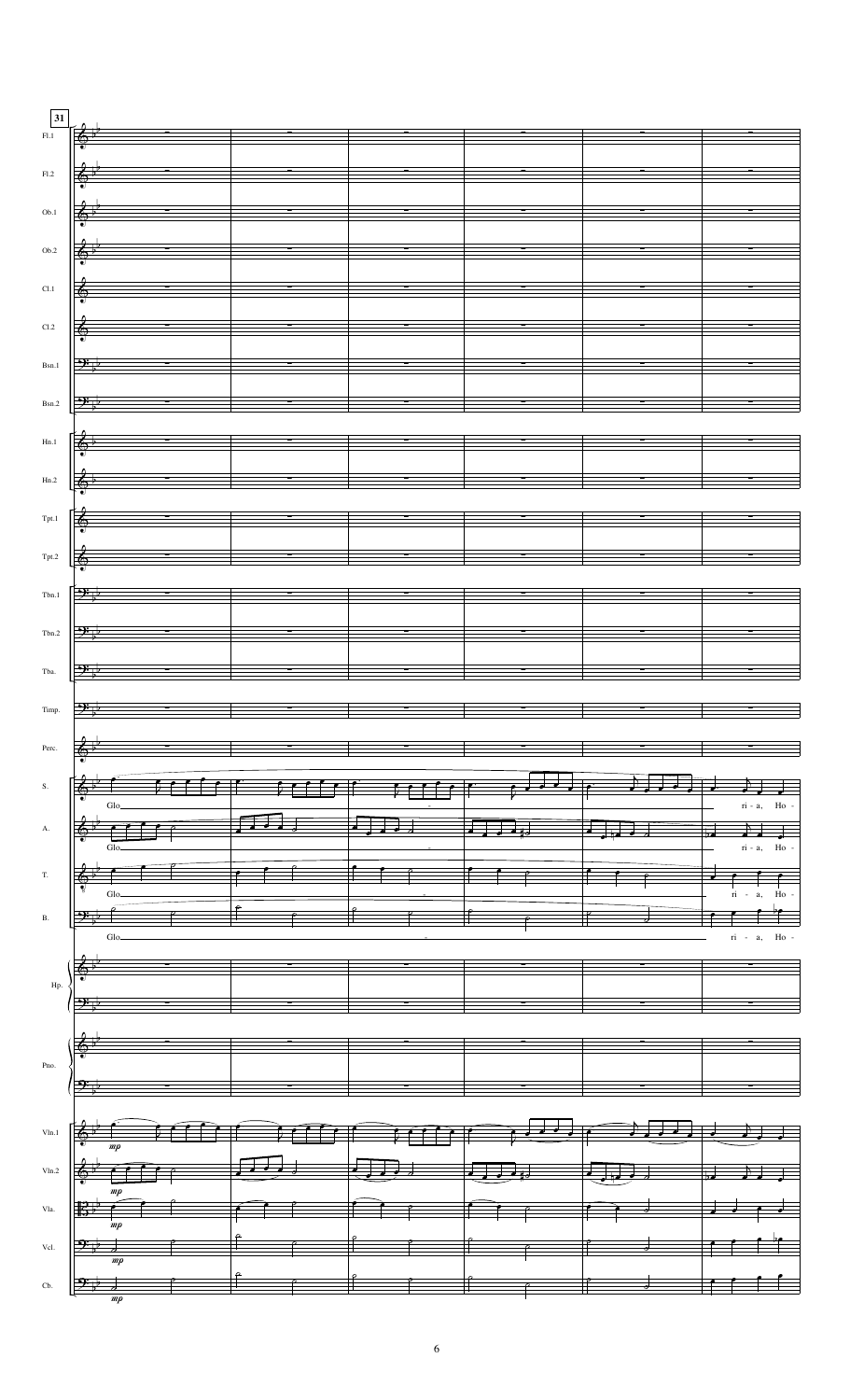| $\boxed{37}$ Fl.1                        |                                                                |      |                                     | $\sum_{i=1}^{\infty}$    | Ē                          | $\geq$           |                                                      |                      |                |               |
|------------------------------------------|----------------------------------------------------------------|------|-------------------------------------|--------------------------|----------------------------|------------------|------------------------------------------------------|----------------------|----------------|---------------|
|                                          |                                                                |      |                                     |                          |                            |                  |                                                      |                      |                |               |
| F1.2                                     |                                                                |      |                                     |                          | $\bar{\tilde{P}}$          |                  |                                                      |                      |                |               |
|                                          |                                                                |      | $\frac{f}{1}$                       |                          | $\check{\hat{\mathsf{f}}}$ |                  |                                                      |                      |                |               |
| Ob.1                                     | $\overline{\Phi}$                                              |      |                                     | $\sum_{i=1}^{n}$         |                            | $\sum_{i=1}^{n}$ |                                                      |                      |                |               |
|                                          |                                                                |      | $\overline{f}$                      |                          |                            |                  | $\emph{mp}$                                          |                      |                |               |
| Ob.2                                     | $6^{\frac{1}{2}}$                                              |      |                                     |                          | $\bar{\tilde{\rho}}$       |                  |                                                      |                      |                |               |
|                                          |                                                                |      | $\boldsymbol{f}$                    |                          |                            |                  | $\emph{mp}$                                          |                      |                |               |
| Cl.1                                     | 香                                                              |      | $\frac{1}{f}$                       |                          |                            |                  |                                                      |                      |                |               |
|                                          |                                                                |      |                                     |                          |                            |                  | $\it{mp}$                                            |                      |                |               |
| $\rm Cl.2$                               | $\blacktriangleright$                                          |      |                                     |                          |                            |                  |                                                      |                      |                |               |
|                                          |                                                                |      |                                     |                          |                            |                  | $\it{mp}$                                            |                      |                |               |
| $_{\rm Bsn.l}$                           | $\mathbf{P}$                                                   |      | $\boldsymbol{f}$                    |                          |                            |                  |                                                      |                      |                |               |
| $_{\rm Bsn.2}$                           | $\mathcal{D}$                                                  |      |                                     |                          |                            |                  |                                                      |                      |                |               |
|                                          |                                                                |      |                                     |                          |                            |                  |                                                      |                      |                |               |
| $_{\rm Hn.1}$                            | 俸                                                              |      | $\rho$                              |                          |                            |                  |                                                      |                      |                |               |
|                                          |                                                                |      | f                                   |                          |                            |                  |                                                      |                      |                |               |
| Hn.2                                     | । है∍                                                          |      |                                     |                          |                            |                  |                                                      |                      |                |               |
|                                          |                                                                |      |                                     |                          |                            |                  | $\frac{1}{mp}$                                       |                      |                |               |
| $_\mathrm{Tpt.1}$                        | る                                                              |      |                                     |                          |                            |                  |                                                      |                      |                |               |
|                                          |                                                                |      |                                     |                          |                            |                  |                                                      |                      |                |               |
| $\operatorname{Tpt.2}$                   | ౹ౚ                                                             |      |                                     |                          |                            |                  |                                                      |                      |                |               |
|                                          |                                                                |      |                                     |                          |                            |                  |                                                      |                      |                |               |
| $\mathrm{Tbn.1}$                         | $\mathcal{P}$                                                  |      |                                     |                          |                            |                  |                                                      |                      |                |               |
|                                          |                                                                |      | $\boldsymbol{f}$                    |                          |                            |                  |                                                      |                      |                |               |
| Tbn.2                                    | $\mathcal{P}$                                                  |      |                                     |                          |                            |                  |                                                      |                      |                |               |
| Tba.                                     | $\mathcal{D}$                                                  |      |                                     |                          |                            |                  |                                                      |                      |                |               |
|                                          |                                                                |      |                                     |                          |                            |                  |                                                      |                      |                |               |
| Timp.                                    | $\mathcal{P}$                                                  |      |                                     |                          |                            |                  |                                                      |                      |                |               |
|                                          |                                                                |      |                                     |                          |                            |                  |                                                      |                      |                |               |
| Perc.                                    |                                                                |      | $\bullet$                           |                          | $\bullet$                  |                  |                                                      |                      |                |               |
|                                          |                                                                |      | $\boldsymbol{f}$                    |                          |                            |                  |                                                      |                      |                |               |
| $\bar{\mathbf{S}}.$                      |                                                                |      |                                     | $\overline{\mathcal{P}}$ | ₽                          | æ                | 声<br>æ                                               |                      | ₿              | q             |
|                                          | in<br>cel<br>$\tan$ - $\tan$<br>$ex -$                         | sis! | Ding                                | Dong!                    | Ding                       | Dong!            | Dong!<br>Ding                                        |                      | Ding           | Dong!         |
| ${\bf A}.$                               |                                                                |      | $\frac{4}{9}$                       |                          | $\frac{d}{d}$              |                  | $\frac{1}{2}$                                        |                      | $\frac{9}{2}$  |               |
|                                          | in<br>san - na<br>cel<br>$ex -$<br>i.                          | sis! | Ding                                | Dong!                    | Ding                       | Dong!            | Ding<br>Dong!                                        |                      | Ding           | Dong!         |
| $\mathbf T.$                             |                                                                |      |                                     |                          |                            |                  | ₽                                                    |                      |                |               |
|                                          | cel<br>in<br>san - na<br>ex<br>$\overline{\phantom{a}}$        | sis! |                                     |                          |                            |                  | Pray<br>you,                                         | $du - ti - fu - 1y$  | prime          | your          |
| $\, {\bf B} . \,$                        | $\mathbf{P}$                                                   |      |                                     |                          |                            |                  |                                                      |                      |                |               |
|                                          | $\operatorname{in}$<br>${\rm ex}$<br>cel<br>san - na<br>$\sim$ | sis! |                                     |                          |                            |                  | Pray<br>you,                                         | $du - ti - ful - ly$ | prime          | your          |
|                                          | $\mathbb{S}^{\frac{1}{p}}$                                     |      |                                     |                          |                            |                  |                                                      |                      |                |               |
| Hp.                                      |                                                                |      |                                     |                          |                            |                  |                                                      |                      |                |               |
|                                          | $\rightarrow$                                                  |      |                                     |                          |                            |                  |                                                      |                      |                |               |
|                                          |                                                                |      |                                     |                          |                            |                  |                                                      |                      |                | 言             |
|                                          |                                                                |      |                                     |                          |                            |                  |                                                      |                      |                |               |
|                                          |                                                                |      | $\frac{1}{2}$                       | $\frac{1}{2}$            | $\sum_{i=1}^{n}$           | $\frac{1}{2}$    | $\frac{\tilde{\rho}}{\tilde{\rho}}$<br>$\frac{5}{5}$ |                      | $\frac{8}{10}$ |               |
|                                          |                                                                |      |                                     |                          |                            |                  | $\emph{mp}$                                          |                      |                |               |
| Pno.                                     |                                                                |      | $\overline{f}$                      | $\frac{1}{\sqrt{2}}$     | $\frac{1}{2}$              | $\frac{1}{2}$    | $\frac{1}{2}$<br>$\frac{1}{2}$                       |                      | $\frac{1}{8}$  | $\frac{1}{3}$ |
|                                          | $\mathbf{2}$                                                   |      |                                     |                          |                            |                  |                                                      |                      |                |               |
|                                          |                                                                |      | $\frac{\tilde{\rho}}{\tilde{\rho}}$ | $\frac{1}{2}$            | $\frac{1}{2}$              | $\frac{6}{5}$    |                                                      |                      |                |               |
|                                          |                                                                |      |                                     |                          |                            |                  |                                                      |                      |                |               |
|                                          |                                                                |      | $\boldsymbol{f}$                    |                          |                            |                  | $\it{mp}$                                            |                      |                |               |
|                                          |                                                                |      |                                     |                          |                            |                  |                                                      |                      |                |               |
|                                          |                                                                |      | $\bar{f}$                           |                          |                            |                  | $\emph{mp}$<br>っ                                     |                      |                |               |
| $_{\rm VIn.1}$<br>$_{\rm Vln.2}$<br>Vla. |                                                                |      |                                     |                          |                            |                  | mp                                                   |                      |                |               |
| Vcl.                                     | $\rightarrow$                                                  |      | $\int$                              |                          |                            |                  | $\geq$                                               |                      |                |               |
|                                          |                                                                |      | $\boldsymbol{f}$                    |                          |                            |                  | $\emph{mp}$                                          |                      |                |               |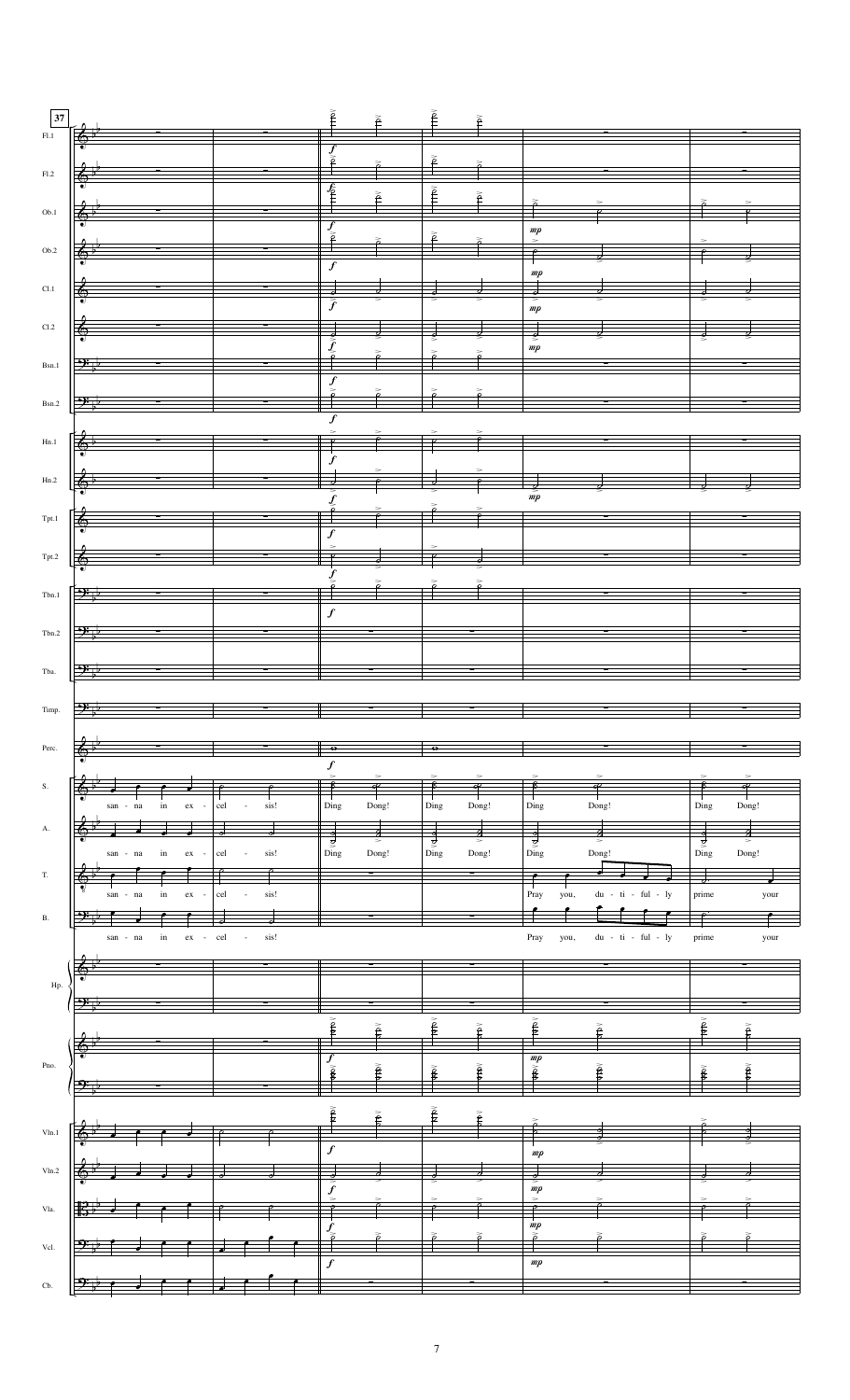| 43                     |                                  |               |                                        |                    |                           |                  |
|------------------------|----------------------------------|---------------|----------------------------------------|--------------------|---------------------------|------------------|
|                        | F1.1                             |               |                                        |                    |                           |                  |
|                        |                                  |               |                                        |                    |                           |                  |
| F1.2                   | $\frac{2}{6}$                    |               |                                        |                    |                           |                  |
|                        |                                  |               |                                        |                    |                           |                  |
| Ob.1                   |                                  |               |                                        |                    |                           | $\rho$           |
|                        |                                  |               |                                        |                    |                           |                  |
| Ob.2                   |                                  |               |                                        |                    |                           |                  |
|                        |                                  |               |                                        |                    |                           |                  |
| CL1                    | $\frac{1}{6}$                    |               |                                        |                    |                           |                  |
|                        |                                  |               |                                        |                    |                           |                  |
| $\rm Cl.2$             | る                                |               | $\frac{1}{2}$                          |                    | $\frac{1}{2}$             |                  |
|                        |                                  |               |                                        |                    |                           |                  |
| $_{\rm Bsn.1}$         |                                  |               |                                        |                    |                           |                  |
|                        |                                  |               |                                        |                    |                           |                  |
|                        |                                  |               | $Bsn2$ $\rightarrow$                   |                    |                           |                  |
|                        |                                  |               |                                        |                    |                           |                  |
| Hn.1                   | $\frac{2}{3}$                    |               |                                        |                    |                           |                  |
|                        |                                  |               |                                        |                    |                           |                  |
|                        |                                  |               |                                        |                    |                           |                  |
|                        |                                  |               |                                        |                    |                           |                  |
| $_{\rm Tpt.1}$         | 巨                                |               |                                        |                    |                           |                  |
|                        |                                  |               |                                        |                    |                           |                  |
| $_{\rm Tpt.2}$         |                                  |               |                                        |                    |                           |                  |
|                        |                                  |               |                                        |                    |                           |                  |
| $\operatorname{Tbn.1}$ |                                  |               |                                        |                    |                           |                  |
|                        |                                  |               |                                        |                    |                           |                  |
| ${\rm Tbn.2}$          | $\mathbf{P}$                     |               |                                        |                    |                           |                  |
|                        |                                  |               |                                        |                    |                           |                  |
| Tba.                   | $\mathbf{P}$                     |               | $\blacksquare$                         |                    |                           |                  |
|                        |                                  |               |                                        |                    |                           |                  |
| Timp.                  |                                  |               |                                        |                    |                           |                  |
|                        |                                  |               |                                        |                    |                           |                  |
| Perc.                  |                                  |               |                                        |                    |                           |                  |
|                        |                                  |               |                                        |                    |                           |                  |
| ${\bf S}.$             |                                  |               |                                        |                    |                           |                  |
|                        |                                  |               |                                        |                    |                           |                  |
|                        | Dong!<br>Ding                    | Ding<br>Dong! | Ding<br>Dong!                          | Ding<br>Dong!      | Ding<br>Dong!             | Ding<br>Dong!    |
| ${\bf A}.$             |                                  |               |                                        |                    |                           |                  |
|                        | $\widehat{\text{Ding}}$<br>Dong! | Ding<br>Dong! | ᢦ<br>$\overline{\text{Ding}}$<br>Dong! | 륗<br>Ding<br>Dong! | Ding<br>Dong!             | Ding<br>Dong!    |
|                        |                                  |               |                                        |                    |                           |                  |
|                        | mat - in<br>chime, ye            | ring<br>ers.  | beau - ti - ful - ly<br>May<br>you     | rime<br>your       | eve - time<br>song,<br>ye | sing<br>ers.     |
|                        |                                  |               |                                        |                    |                           |                  |
| $\, {\bf B} . \,$      |                                  | $\sim$        |                                        |                    |                           |                  |
|                        | mat - in chime, ye               | ring<br>ers.  | May<br>you<br>beau - ti - ful - ly     | rime<br>your       | eve - time<br>ye<br>song, | sing<br>$-$ ers. |
|                        |                                  |               |                                        |                    |                           |                  |
| Hp.                    |                                  |               |                                        |                    |                           |                  |
|                        |                                  |               |                                        |                    |                           |                  |
|                        |                                  | Nb∀           | M⊅∛                                    | $\frac{1}{2}$      | $\frac{1}{2}$             | $\frac{1}{2}$    |
|                        |                                  |               |                                        |                    |                           |                  |
| Pno.                   | é                                |               | ≅<br>⊺                                 | ĭ₹                 | ē<br>é                    |                  |
|                        |                                  | √ ¢को         | $\breve{\mathbf{g}}$                   | $\frac{1}{2}$      |                           | 喜                |
|                        |                                  |               |                                        |                    |                           |                  |
|                        |                                  |               |                                        |                    |                           |                  |
| Vln.1                  |                                  |               |                                        |                    |                           |                  |
| Vln.2                  |                                  |               |                                        |                    |                           |                  |
|                        |                                  |               |                                        |                    |                           |                  |
| Vla.                   |                                  |               |                                        |                    |                           |                  |
|                        |                                  |               |                                        |                    |                           |                  |
| $\mathbf T.$<br>Vcl.   |                                  |               |                                        |                    |                           |                  |
|                        |                                  |               |                                        |                    |                           |                  |
| Cb.                    |                                  |               |                                        |                    |                           |                  |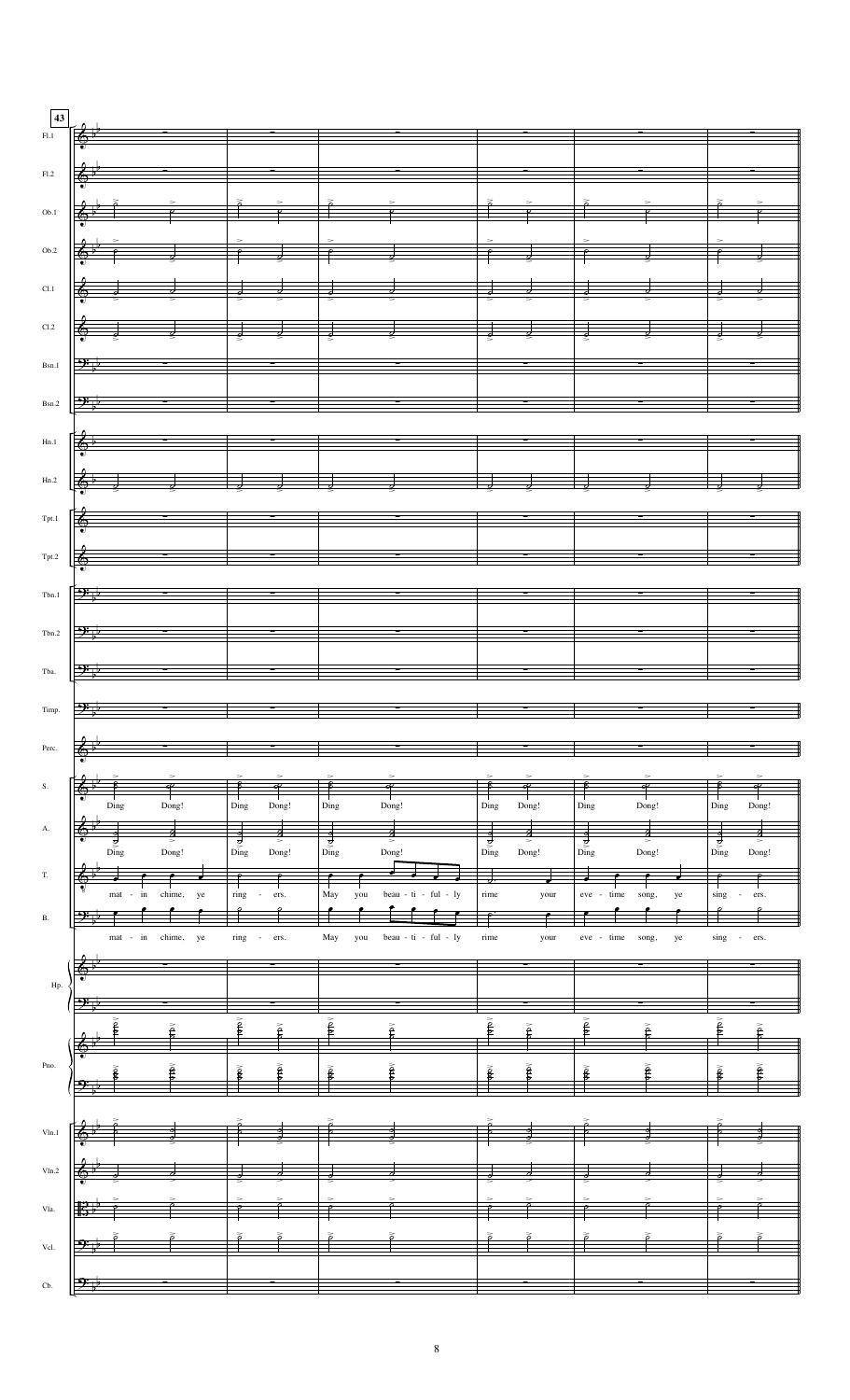| 49                                                      |                                         |                                                                                                                                                                                                                                                                                                                                                                                                                                 |                                                                                                                                                                                                                                                                                                                                                                                                                                 |                          |          |                                |             |
|---------------------------------------------------------|-----------------------------------------|---------------------------------------------------------------------------------------------------------------------------------------------------------------------------------------------------------------------------------------------------------------------------------------------------------------------------------------------------------------------------------------------------------------------------------|---------------------------------------------------------------------------------------------------------------------------------------------------------------------------------------------------------------------------------------------------------------------------------------------------------------------------------------------------------------------------------------------------------------------------------|--------------------------|----------|--------------------------------|-------------|
|                                                         |                                         |                                                                                                                                                                                                                                                                                                                                                                                                                                 |                                                                                                                                                                                                                                                                                                                                                                                                                                 |                          |          |                                |             |
|                                                         |                                         |                                                                                                                                                                                                                                                                                                                                                                                                                                 |                                                                                                                                                                                                                                                                                                                                                                                                                                 |                          |          |                                |             |
| FL2                                                     | 16                                      |                                                                                                                                                                                                                                                                                                                                                                                                                                 |                                                                                                                                                                                                                                                                                                                                                                                                                                 |                          |          |                                |             |
|                                                         |                                         |                                                                                                                                                                                                                                                                                                                                                                                                                                 | $\frac{1}{\sqrt{1-\frac{1}{2}}}\frac{1}{\sqrt{1-\frac{1}{2}}}\frac{1}{\sqrt{1-\frac{1}{2}}}\frac{1}{\sqrt{1-\frac{1}{2}}}\frac{1}{\sqrt{1-\frac{1}{2}}}\frac{1}{\sqrt{1-\frac{1}{2}}}\frac{1}{\sqrt{1-\frac{1}{2}}}\frac{1}{\sqrt{1-\frac{1}{2}}}\frac{1}{\sqrt{1-\frac{1}{2}}}\frac{1}{\sqrt{1-\frac{1}{2}}}\frac{1}{\sqrt{1-\frac{1}{2}}}\frac{1}{\sqrt{1-\frac{1}{2}}}\frac{1}{\sqrt{1-\frac{1}{2}}}\frac{1}{\sqrt{1-\frac{$ |                          |          |                                |             |
|                                                         |                                         |                                                                                                                                                                                                                                                                                                                                                                                                                                 |                                                                                                                                                                                                                                                                                                                                                                                                                                 |                          |          |                                |             |
| Ob.1                                                    |                                         |                                                                                                                                                                                                                                                                                                                                                                                                                                 |                                                                                                                                                                                                                                                                                                                                                                                                                                 | $\frac{1}{\sqrt{2}}$     |          |                                |             |
|                                                         |                                         |                                                                                                                                                                                                                                                                                                                                                                                                                                 |                                                                                                                                                                                                                                                                                                                                                                                                                                 |                          |          |                                |             |
| Ob.2                                                    | $\oint$                                 |                                                                                                                                                                                                                                                                                                                                                                                                                                 |                                                                                                                                                                                                                                                                                                                                                                                                                                 |                          |          |                                |             |
|                                                         |                                         | $\frac{1}{\sqrt{1-\frac{1}{2}}}\frac{1}{\sqrt{1-\frac{1}{2}}}\frac{1}{\sqrt{1-\frac{1}{2}}}\frac{1}{\sqrt{1-\frac{1}{2}}}\frac{1}{\sqrt{1-\frac{1}{2}}}\frac{1}{\sqrt{1-\frac{1}{2}}}\frac{1}{\sqrt{1-\frac{1}{2}}}\frac{1}{\sqrt{1-\frac{1}{2}}}\frac{1}{\sqrt{1-\frac{1}{2}}}\frac{1}{\sqrt{1-\frac{1}{2}}}\frac{1}{\sqrt{1-\frac{1}{2}}}\frac{1}{\sqrt{1-\frac{1}{2}}}\frac{1}{\sqrt{1-\frac{1}{2}}}\frac{1}{\sqrt{1-\frac{$ |                                                                                                                                                                                                                                                                                                                                                                                                                                 | $\overline{\phantom{a}}$ |          |                                |             |
|                                                         |                                         |                                                                                                                                                                                                                                                                                                                                                                                                                                 |                                                                                                                                                                                                                                                                                                                                                                                                                                 |                          |          |                                |             |
| $\rm C1.1$                                              | 棒<br>$\overline{\phantom{a}}$           |                                                                                                                                                                                                                                                                                                                                                                                                                                 |                                                                                                                                                                                                                                                                                                                                                                                                                                 |                          |          |                                |             |
|                                                         |                                         |                                                                                                                                                                                                                                                                                                                                                                                                                                 |                                                                                                                                                                                                                                                                                                                                                                                                                                 |                          |          |                                |             |
|                                                         |                                         |                                                                                                                                                                                                                                                                                                                                                                                                                                 |                                                                                                                                                                                                                                                                                                                                                                                                                                 |                          |          |                                |             |
| Cl.2                                                    | 6                                       |                                                                                                                                                                                                                                                                                                                                                                                                                                 |                                                                                                                                                                                                                                                                                                                                                                                                                                 |                          |          |                                |             |
|                                                         |                                         |                                                                                                                                                                                                                                                                                                                                                                                                                                 |                                                                                                                                                                                                                                                                                                                                                                                                                                 |                          |          |                                |             |
| $_{\rm Bsn.1}$                                          | $\mathcal{P}$                           |                                                                                                                                                                                                                                                                                                                                                                                                                                 | $\mathbb{I}$                                                                                                                                                                                                                                                                                                                                                                                                                    |                          |          |                                |             |
|                                                         | m f                                     |                                                                                                                                                                                                                                                                                                                                                                                                                                 |                                                                                                                                                                                                                                                                                                                                                                                                                                 |                          |          |                                |             |
|                                                         |                                         |                                                                                                                                                                                                                                                                                                                                                                                                                                 |                                                                                                                                                                                                                                                                                                                                                                                                                                 |                          |          |                                |             |
| $_{\rm Bsn.2}$                                          | $\mathbf{P}$                            |                                                                                                                                                                                                                                                                                                                                                                                                                                 |                                                                                                                                                                                                                                                                                                                                                                                                                                 |                          |          |                                |             |
|                                                         |                                         |                                                                                                                                                                                                                                                                                                                                                                                                                                 |                                                                                                                                                                                                                                                                                                                                                                                                                                 |                          |          |                                |             |
| $_{\rm Hn.1}$                                           | $\frac{1}{2}$                           |                                                                                                                                                                                                                                                                                                                                                                                                                                 |                                                                                                                                                                                                                                                                                                                                                                                                                                 |                          |          |                                |             |
|                                                         |                                         |                                                                                                                                                                                                                                                                                                                                                                                                                                 |                                                                                                                                                                                                                                                                                                                                                                                                                                 |                          |          |                                |             |
|                                                         |                                         |                                                                                                                                                                                                                                                                                                                                                                                                                                 |                                                                                                                                                                                                                                                                                                                                                                                                                                 |                          |          |                                |             |
| $_{\rm Hn.2}$                                           | <u> Tanzania (h. 1878).</u><br>Naskiĝoj | Ξ                                                                                                                                                                                                                                                                                                                                                                                                                               |                                                                                                                                                                                                                                                                                                                                                                                                                                 |                          |          |                                |             |
|                                                         |                                         |                                                                                                                                                                                                                                                                                                                                                                                                                                 |                                                                                                                                                                                                                                                                                                                                                                                                                                 |                          |          |                                |             |
|                                                         |                                         |                                                                                                                                                                                                                                                                                                                                                                                                                                 |                                                                                                                                                                                                                                                                                                                                                                                                                                 |                          |          |                                |             |
| $_{\rm Tpt.1}$                                          | ≸                                       |                                                                                                                                                                                                                                                                                                                                                                                                                                 |                                                                                                                                                                                                                                                                                                                                                                                                                                 |                          |          |                                |             |
|                                                         |                                         |                                                                                                                                                                                                                                                                                                                                                                                                                                 |                                                                                                                                                                                                                                                                                                                                                                                                                                 |                          |          |                                |             |
| Tpt.2                                                   |                                         |                                                                                                                                                                                                                                                                                                                                                                                                                                 |                                                                                                                                                                                                                                                                                                                                                                                                                                 |                          |          |                                |             |
|                                                         |                                         |                                                                                                                                                                                                                                                                                                                                                                                                                                 |                                                                                                                                                                                                                                                                                                                                                                                                                                 |                          |          |                                |             |
|                                                         |                                         |                                                                                                                                                                                                                                                                                                                                                                                                                                 |                                                                                                                                                                                                                                                                                                                                                                                                                                 |                          |          |                                |             |
| $\operatorname{Tbn.1}$                                  |                                         |                                                                                                                                                                                                                                                                                                                                                                                                                                 |                                                                                                                                                                                                                                                                                                                                                                                                                                 |                          |          |                                |             |
|                                                         |                                         |                                                                                                                                                                                                                                                                                                                                                                                                                                 |                                                                                                                                                                                                                                                                                                                                                                                                                                 |                          |          |                                |             |
| Tbn.2                                                   |                                         |                                                                                                                                                                                                                                                                                                                                                                                                                                 |                                                                                                                                                                                                                                                                                                                                                                                                                                 |                          |          |                                |             |
|                                                         |                                         |                                                                                                                                                                                                                                                                                                                                                                                                                                 |                                                                                                                                                                                                                                                                                                                                                                                                                                 |                          |          |                                |             |
|                                                         |                                         |                                                                                                                                                                                                                                                                                                                                                                                                                                 |                                                                                                                                                                                                                                                                                                                                                                                                                                 |                          |          |                                |             |
| Tba.                                                    | $\mathbf{P}$                            |                                                                                                                                                                                                                                                                                                                                                                                                                                 |                                                                                                                                                                                                                                                                                                                                                                                                                                 |                          |          |                                |             |
|                                                         |                                         |                                                                                                                                                                                                                                                                                                                                                                                                                                 |                                                                                                                                                                                                                                                                                                                                                                                                                                 |                          |          |                                |             |
|                                                         |                                         |                                                                                                                                                                                                                                                                                                                                                                                                                                 |                                                                                                                                                                                                                                                                                                                                                                                                                                 |                          |          |                                |             |
| Timp.                                                   | $\mathcal{P}$                           |                                                                                                                                                                                                                                                                                                                                                                                                                                 |                                                                                                                                                                                                                                                                                                                                                                                                                                 |                          |          |                                |             |
|                                                         |                                         |                                                                                                                                                                                                                                                                                                                                                                                                                                 |                                                                                                                                                                                                                                                                                                                                                                                                                                 |                          |          |                                |             |
| Perc.                                                   |                                         |                                                                                                                                                                                                                                                                                                                                                                                                                                 |                                                                                                                                                                                                                                                                                                                                                                                                                                 |                          |          |                                |             |
|                                                         |                                         |                                                                                                                                                                                                                                                                                                                                                                                                                                 |                                                                                                                                                                                                                                                                                                                                                                                                                                 |                          |          |                                |             |
|                                                         |                                         |                                                                                                                                                                                                                                                                                                                                                                                                                                 |                                                                                                                                                                                                                                                                                                                                                                                                                                 |                          |          |                                |             |
|                                                         |                                         |                                                                                                                                                                                                                                                                                                                                                                                                                                 |                                                                                                                                                                                                                                                                                                                                                                                                                                 |                          |          |                                |             |
| ${\bf S}.$                                              |                                         |                                                                                                                                                                                                                                                                                                                                                                                                                                 |                                                                                                                                                                                                                                                                                                                                                                                                                                 |                          |          |                                |             |
|                                                         | Glo                                     |                                                                                                                                                                                                                                                                                                                                                                                                                                 |                                                                                                                                                                                                                                                                                                                                                                                                                                 |                          | ri-a, Ho | in ex<br>san - na              | cel -       |
|                                                         |                                         |                                                                                                                                                                                                                                                                                                                                                                                                                                 |                                                                                                                                                                                                                                                                                                                                                                                                                                 |                          |          |                                |             |
| ${\bf A}.$                                              |                                         |                                                                                                                                                                                                                                                                                                                                                                                                                                 |                                                                                                                                                                                                                                                                                                                                                                                                                                 |                          |          |                                |             |
|                                                         | Glo                                     |                                                                                                                                                                                                                                                                                                                                                                                                                                 |                                                                                                                                                                                                                                                                                                                                                                                                                                 |                          | ri-a, Ho | san-na in ex                   | cel - sis!  |
|                                                         |                                         |                                                                                                                                                                                                                                                                                                                                                                                                                                 |                                                                                                                                                                                                                                                                                                                                                                                                                                 |                          |          |                                |             |
|                                                         |                                         |                                                                                                                                                                                                                                                                                                                                                                                                                                 |                                                                                                                                                                                                                                                                                                                                                                                                                                 |                          |          |                                |             |
|                                                         | Glo                                     |                                                                                                                                                                                                                                                                                                                                                                                                                                 |                                                                                                                                                                                                                                                                                                                                                                                                                                 |                          | Ho       | in ex<br>san - na              | sis!<br>cel |
|                                                         |                                         |                                                                                                                                                                                                                                                                                                                                                                                                                                 |                                                                                                                                                                                                                                                                                                                                                                                                                                 |                          |          |                                |             |
| B.                                                      |                                         |                                                                                                                                                                                                                                                                                                                                                                                                                                 |                                                                                                                                                                                                                                                                                                                                                                                                                                 |                          |          |                                |             |
|                                                         | Glo                                     |                                                                                                                                                                                                                                                                                                                                                                                                                                 |                                                                                                                                                                                                                                                                                                                                                                                                                                 |                          | ri       | a, Ho - san - na in ex - cel - | sis!        |
|                                                         |                                         |                                                                                                                                                                                                                                                                                                                                                                                                                                 |                                                                                                                                                                                                                                                                                                                                                                                                                                 |                          |          |                                |             |
|                                                         |                                         |                                                                                                                                                                                                                                                                                                                                                                                                                                 |                                                                                                                                                                                                                                                                                                                                                                                                                                 |                          |          |                                |             |
| Hp.                                                     |                                         |                                                                                                                                                                                                                                                                                                                                                                                                                                 |                                                                                                                                                                                                                                                                                                                                                                                                                                 |                          |          |                                |             |
|                                                         |                                         |                                                                                                                                                                                                                                                                                                                                                                                                                                 |                                                                                                                                                                                                                                                                                                                                                                                                                                 |                          |          |                                |             |
|                                                         |                                         |                                                                                                                                                                                                                                                                                                                                                                                                                                 |                                                                                                                                                                                                                                                                                                                                                                                                                                 |                          |          |                                |             |
|                                                         |                                         |                                                                                                                                                                                                                                                                                                                                                                                                                                 |                                                                                                                                                                                                                                                                                                                                                                                                                                 |                          |          |                                |             |
|                                                         |                                         |                                                                                                                                                                                                                                                                                                                                                                                                                                 |                                                                                                                                                                                                                                                                                                                                                                                                                                 |                          |          |                                |             |
|                                                         |                                         |                                                                                                                                                                                                                                                                                                                                                                                                                                 |                                                                                                                                                                                                                                                                                                                                                                                                                                 |                          |          |                                |             |
|                                                         |                                         |                                                                                                                                                                                                                                                                                                                                                                                                                                 |                                                                                                                                                                                                                                                                                                                                                                                                                                 |                          |          |                                |             |
|                                                         |                                         |                                                                                                                                                                                                                                                                                                                                                                                                                                 |                                                                                                                                                                                                                                                                                                                                                                                                                                 |                          |          |                                |             |
|                                                         |                                         |                                                                                                                                                                                                                                                                                                                                                                                                                                 |                                                                                                                                                                                                                                                                                                                                                                                                                                 |                          |          |                                |             |
|                                                         |                                         |                                                                                                                                                                                                                                                                                                                                                                                                                                 |                                                                                                                                                                                                                                                                                                                                                                                                                                 |                          |          |                                |             |
|                                                         |                                         |                                                                                                                                                                                                                                                                                                                                                                                                                                 |                                                                                                                                                                                                                                                                                                                                                                                                                                 |                          |          |                                |             |
|                                                         |                                         |                                                                                                                                                                                                                                                                                                                                                                                                                                 |                                                                                                                                                                                                                                                                                                                                                                                                                                 |                          |          |                                |             |
|                                                         |                                         |                                                                                                                                                                                                                                                                                                                                                                                                                                 |                                                                                                                                                                                                                                                                                                                                                                                                                                 |                          |          |                                |             |
|                                                         |                                         |                                                                                                                                                                                                                                                                                                                                                                                                                                 |                                                                                                                                                                                                                                                                                                                                                                                                                                 |                          |          |                                |             |
|                                                         |                                         |                                                                                                                                                                                                                                                                                                                                                                                                                                 |                                                                                                                                                                                                                                                                                                                                                                                                                                 |                          |          |                                |             |
| Vla.                                                    |                                         |                                                                                                                                                                                                                                                                                                                                                                                                                                 |                                                                                                                                                                                                                                                                                                                                                                                                                                 |                          |          |                                |             |
|                                                         | mf                                      |                                                                                                                                                                                                                                                                                                                                                                                                                                 |                                                                                                                                                                                                                                                                                                                                                                                                                                 |                          |          |                                |             |
|                                                         |                                         |                                                                                                                                                                                                                                                                                                                                                                                                                                 |                                                                                                                                                                                                                                                                                                                                                                                                                                 |                          |          |                                |             |
| $\mathbf T.$<br>Pno.<br>$_{\rm Vln.1}$<br>Vln.2<br>Vcl. |                                         |                                                                                                                                                                                                                                                                                                                                                                                                                                 |                                                                                                                                                                                                                                                                                                                                                                                                                                 |                          |          |                                |             |
|                                                         | mf                                      |                                                                                                                                                                                                                                                                                                                                                                                                                                 |                                                                                                                                                                                                                                                                                                                                                                                                                                 |                          |          |                                |             |
| Cb.                                                     |                                         |                                                                                                                                                                                                                                                                                                                                                                                                                                 |                                                                                                                                                                                                                                                                                                                                                                                                                                 |                          |          |                                |             |
|                                                         | mf                                      |                                                                                                                                                                                                                                                                                                                                                                                                                                 |                                                                                                                                                                                                                                                                                                                                                                                                                                 |                          |          |                                |             |